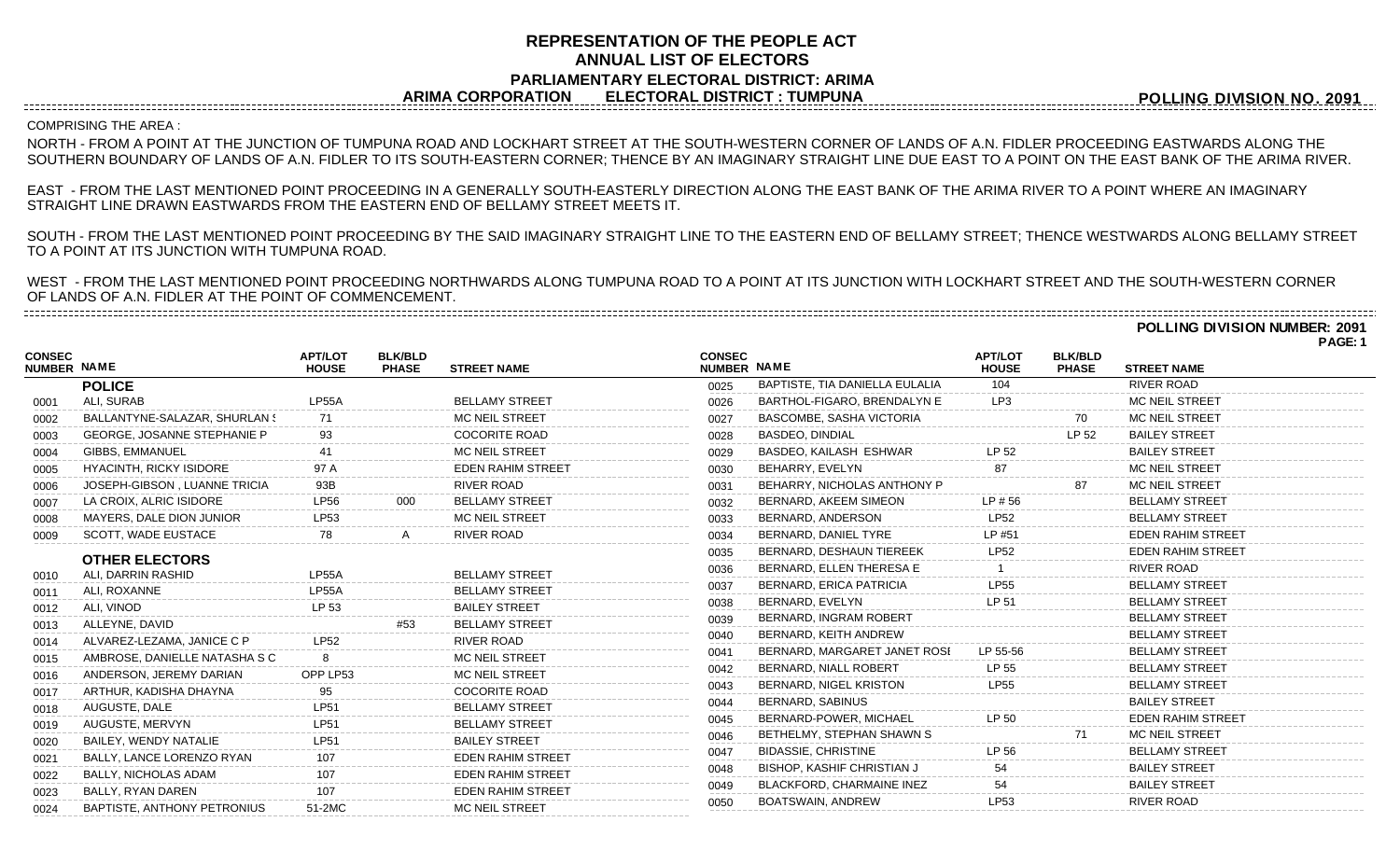## **POLLING DIVISION NUMBER: 2091 PAGE: 2**

| NUMBER NAME<br><b>NUMBER NAME</b><br><b>STREET NAME</b><br><b>HOUSE</b><br><b>PHASE</b><br><b>HOUSE</b><br><b>PHASE</b><br><b>STREET NAME</b><br><b>LP52</b><br><b>RIVER ROAD</b><br>BOATSWAIN, ANDY JESSE LYNDON<br>LP53<br>RIVER ROAD<br><b>CLARKE, MONICA</b><br>0095<br>0051<br>BOATSWAIN, JOSEPHINE RHODA<br><b>RIVER ROAD</b><br><b>CLARKE, ROSEMARY</b><br><b>LP52</b><br><b>RIVER ROAD</b><br>LP53<br>0096<br>0052<br><b>LP52</b><br>CLARKE, TRECIA MARISSA ROBERT<br>52<br><b>BELLAMY STREET</b><br>BOBB-MAYERS, CAROLYN<br>MC NEIL STREET<br>0097<br>0053<br>BOODOO, ANDREW<br><b>BELLAMY STREET</b><br><b>CLARKE, TREVOR</b><br><b>BELLAMY STREET</b><br>0098<br>0054<br>LP 54<br><b>BELLAMY STREET</b><br><b>CLARKE, TREVOR ROBERTO</b><br>LP 52<br><b>BELLAMY STREET</b><br>BOODOO, ANEIL STEPHON<br>0099<br>0055<br><b>BELLAMY STREET</b><br><b>LP52</b><br><b>BELLAMY STREET</b><br>BOODOO, ANESTA<br>CLEMENT, EDMUND THOMAS ANDY<br>0100<br>0056<br>LP 56<br><b>BAILEY STREET</b><br>BOODOO, LUTCHMIN<br><b>BELLAMY STREET</b><br><b>CLEMENT, NIGEL ROMEO</b><br>0101<br>0057<br><b>LP56</b><br><b>BELLAMY STREET</b><br>CLEVELAND, HYACINTH<br>LP 53<br><b>BAILEY STREET</b><br>BORIN, ANDREIDE CAROL<br>0102<br>0058<br>LP 46<br><b>BELLAMY STREET</b><br>COA-BERNARD, HEDDA HENRIETTA<br><b>BELLAMY STREET</b><br>BORIN, EMIKA PETER<br>0103<br>0059<br>LP 56<br><b>BELLAMY STREET</b><br>LP 54<br><b>BAILEY STREET</b><br>BORIN, SHAKEEL YOHANCE<br>COCKBURN, MARC-ANTHONY CARS<br>0104<br>0060<br>MC NEIL STREET<br><b>LP54</b><br><b>BAILEY STREET</b><br><b>BRISTOL, BEVERLY NICOLE</b><br>CONNOR, MEERA AMANDA<br>0105<br>0061<br>BRISTOL, JOHN JESSE<br><b>MC NEIL STREET</b><br>CONTANT, STEPHEN<br>MC NEIL STREET<br>75<br>0106<br>0062<br>BRISTOL, JOSEPH ANDREW<br>MC NEIL STREET<br>#57<br><b>BAILEY STREET</b><br>COWARD, SHAHNAZ MONA<br>0107<br>0063<br>LP 50<br><b>LP56</b><br><b>BRISTOL, LOUISE</b><br>MC NEIL STREET<br>CUFFY-LA CROIX, ELIZABETH<br><b>BELLAMY STREET</b><br>0108<br>0064<br><b>MC NEIL STREET</b><br><b>COCORITE ROAD</b><br>BRISTOL, LYDIA<br>DARLINGTON, DONNA SHAROLYN<br>105<br>0109<br>0065<br>BROOKS, ALICIA CONNIELE<br>LP 52<br><b>EDEN RAHIM STREET</b><br><b>COCORITE ROAD</b><br>DARLINGTON, KURT OWEN<br>105<br>0110<br>0066<br><b>BROOKS, CAMILLE ALANA</b><br><b>LP52</b><br><b>EDEN RAHIM STREET</b><br>105<br><b>COCORITE ROAD</b><br>DARLINGTON, SHAWN SHANE DAVII<br>0111<br>0067<br>LP53<br>MC NEIL STREET<br>BROOKS, CHERRELLE LATOYA NAC<br>24<br>MC NEIL STREET<br>DAVIS, JIMMY DANIEL<br>0112<br>0068<br><b>MC NEIL STREET</b><br>53<br>MC NEIL STREET<br>BROOKS, RAYMOND DANIEL<br>87A<br>DAVIS, KIMLAN DAWN<br>0113<br>0069<br><b>LP52</b><br><b>RIVER ROAD</b><br>DE FOU-ELLIS, RITA<br>95<br><b>COCORITE ROAD</b><br>BURNETT, LORNA JEMMA<br>0114<br>0070<br>8<br><b>RIVER ROAD</b><br>LP4<br>MC NEIL STREET<br>BURNETT, PETER EDWARD<br>DE LEON-TORRES, ANNETTE M<br>0115<br>0071<br>LP 52<br><b>RIVER ROAD</b><br>97<br><b>BAILEY STREET</b><br>BURNETT, QUITA CARLOTTA<br>DEBISETTE, HEATHER<br>0116<br>0072<br><b>LP52</b><br><b>BURNETT, REGINA</b><br><b>RIVER ROAD</b><br>DEDIER, HOWELL ANTHONY<br>15<br>MC NEIL STREET<br>0117<br>0073<br>99<br>BURNETT, RICHARD CARLTON<br>LP99<br>DILLON, AMRYL<br><b>COCORITE ROAD</b><br>MC NEIL STREET<br>0118<br>0074<br>69<br>LP 52<br>DINDIAL, RENESA<br>MC NEIL STREET<br>BYER, ANN MARIE<br>MC NEIL STREET<br>0119<br>0075<br>LOT <sub>69</sub><br><b>MC NEIL STREET</b><br>DORI, BHEESHAM<br>RIVER ROAD<br>BYER, GLEN<br>106<br>0120<br>0076<br>87<br>BYER, IRVING<br>MC NEIL STREET<br><b>RIVER ROAD</b><br>DORI, NATALIE DEVAKA<br>106<br>0121<br>0077<br>87<br>LP106<br>DORI, UMADAT<br><b>RIVER ROAD</b><br>BYER, MARISA<br>MC NEIL STREET<br>0122<br>0078<br>85<br><b>COCORITE ROAD</b><br>DORVILLE, GEORGE<br><b>MC NEIL STREET</b><br>BYER, MURIEL<br>15<br>0123<br>0079<br>33<br><b>MC NEIL STREET</b><br>DRAKE, DAVID CHRISTOPHER<br>#107<br><b>RIVER ROAD</b><br>BYNOE, ANNETTE CORA<br>0124<br>0080<br>CAMERON, ALTHEA ALPHONSIN<br><b>LP52</b><br><b>BELLAMY STREET</b><br>DUKHEDIN, ELIZABETH<br>MC NEIL STREET<br>84<br>0125<br>0081<br>CAMERON, FLOYD<br><b>LP52</b><br><b>BELLAMY STREET</b><br>DUKHEDIN, SARAH JOANNA<br>LP53<br>MC NEIL STREET<br>0126<br>0082<br>LP52A<br><b>BELLAMY STREET</b><br>ELDER, MADGE<br>107<br><b>COCORITE ROAD</b><br>CAMERON-FINCH, JOYCE<br>0127<br>0083<br>LP 50<br>MC NEIL STREET<br>ELDER, RACHAEL JULIET<br>107<br><b>COCORITE ROAD</b><br>CAMPO, KEVON JUNIOR<br>0128<br>0084<br>CHANCE, LESTER GORDON JEROM<br><b>LP52</b><br>MC NEIL STREET<br><b>COCORITE ROAD</b><br>ELLIS, AKILAH NATHIFA ANGEL<br>#95<br>0129<br>0085<br>CHARLES, ASIM LATIFF VICTOR<br>COCORITE ROAD<br>ELLIS, AUSTIN EMMANUEL<br>COCORITE ROAD<br>0086<br>#95<br>0130<br>95<br>LP 50<br>MC NEIL STREET<br>ELLIS, CAROL CINDY<br><b>COCORITE ROAD</b><br>CHARLES, BRANDON LENNARD<br>95<br>0087<br>0131<br>CHARLES, GALE-ANN MARISHA<br><b>LP51</b><br><b>BAILEY STREET</b><br>ELLIS, CHRISTIANA<br><b>COCORITE ROAD</b><br>0132<br>95<br>0088<br>LP 50<br>95<br>CHARLES, GERARD SIMEON<br>MC NEIL STREET<br>ELLIS, DAWN NATASHA<br><b>COCORITE ROAD</b><br>0089<br>0133 |               |                |                |               |                |                | PAGE: 2 |
|---------------------------------------------------------------------------------------------------------------------------------------------------------------------------------------------------------------------------------------------------------------------------------------------------------------------------------------------------------------------------------------------------------------------------------------------------------------------------------------------------------------------------------------------------------------------------------------------------------------------------------------------------------------------------------------------------------------------------------------------------------------------------------------------------------------------------------------------------------------------------------------------------------------------------------------------------------------------------------------------------------------------------------------------------------------------------------------------------------------------------------------------------------------------------------------------------------------------------------------------------------------------------------------------------------------------------------------------------------------------------------------------------------------------------------------------------------------------------------------------------------------------------------------------------------------------------------------------------------------------------------------------------------------------------------------------------------------------------------------------------------------------------------------------------------------------------------------------------------------------------------------------------------------------------------------------------------------------------------------------------------------------------------------------------------------------------------------------------------------------------------------------------------------------------------------------------------------------------------------------------------------------------------------------------------------------------------------------------------------------------------------------------------------------------------------------------------------------------------------------------------------------------------------------------------------------------------------------------------------------------------------------------------------------------------------------------------------------------------------------------------------------------------------------------------------------------------------------------------------------------------------------------------------------------------------------------------------------------------------------------------------------------------------------------------------------------------------------------------------------------------------------------------------------------------------------------------------------------------------------------------------------------------------------------------------------------------------------------------------------------------------------------------------------------------------------------------------------------------------------------------------------------------------------------------------------------------------------------------------------------------------------------------------------------------------------------------------------------------------------------------------------------------------------------------------------------------------------------------------------------------------------------------------------------------------------------------------------------------------------------------------------------------------------------------------------------------------------------------------------------------------------------------------------------------------------------------------------------------------------------------------------------------------------------------------------------------------------------------------------------------------------------------------------------------------------------------------------------------------------------------------------------------------------------------------------------------------------------------------------------------------------------------------------------------------------------------------------------------------------------------------------------------------------------------------------------------------------------------------------------------------------------------------------------------------------------------------------------------------------------------------------------------------------------------------------------------------------------------------------------------------------------------------------------------------------------------------------------------------------|---------------|----------------|----------------|---------------|----------------|----------------|---------|
|                                                                                                                                                                                                                                                                                                                                                                                                                                                                                                                                                                                                                                                                                                                                                                                                                                                                                                                                                                                                                                                                                                                                                                                                                                                                                                                                                                                                                                                                                                                                                                                                                                                                                                                                                                                                                                                                                                                                                                                                                                                                                                                                                                                                                                                                                                                                                                                                                                                                                                                                                                                                                                                                                                                                                                                                                                                                                                                                                                                                                                                                                                                                                                                                                                                                                                                                                                                                                                                                                                                                                                                                                                                                                                                                                                                                                                                                                                                                                                                                                                                                                                                                                                                                                                                                                                                                                                                                                                                                                                                                                                                                                                                                                                                                                                                                                                                                                                                                                                                                                                                                                                                                                                                                                                             | <b>CONSEC</b> | <b>APT/LOT</b> | <b>BLK/BLD</b> | <b>CONSEC</b> | <b>APT/LOT</b> | <b>BLK/BLD</b> |         |
|                                                                                                                                                                                                                                                                                                                                                                                                                                                                                                                                                                                                                                                                                                                                                                                                                                                                                                                                                                                                                                                                                                                                                                                                                                                                                                                                                                                                                                                                                                                                                                                                                                                                                                                                                                                                                                                                                                                                                                                                                                                                                                                                                                                                                                                                                                                                                                                                                                                                                                                                                                                                                                                                                                                                                                                                                                                                                                                                                                                                                                                                                                                                                                                                                                                                                                                                                                                                                                                                                                                                                                                                                                                                                                                                                                                                                                                                                                                                                                                                                                                                                                                                                                                                                                                                                                                                                                                                                                                                                                                                                                                                                                                                                                                                                                                                                                                                                                                                                                                                                                                                                                                                                                                                                                             |               |                |                |               |                |                |         |
|                                                                                                                                                                                                                                                                                                                                                                                                                                                                                                                                                                                                                                                                                                                                                                                                                                                                                                                                                                                                                                                                                                                                                                                                                                                                                                                                                                                                                                                                                                                                                                                                                                                                                                                                                                                                                                                                                                                                                                                                                                                                                                                                                                                                                                                                                                                                                                                                                                                                                                                                                                                                                                                                                                                                                                                                                                                                                                                                                                                                                                                                                                                                                                                                                                                                                                                                                                                                                                                                                                                                                                                                                                                                                                                                                                                                                                                                                                                                                                                                                                                                                                                                                                                                                                                                                                                                                                                                                                                                                                                                                                                                                                                                                                                                                                                                                                                                                                                                                                                                                                                                                                                                                                                                                                             |               |                |                |               |                |                |         |
|                                                                                                                                                                                                                                                                                                                                                                                                                                                                                                                                                                                                                                                                                                                                                                                                                                                                                                                                                                                                                                                                                                                                                                                                                                                                                                                                                                                                                                                                                                                                                                                                                                                                                                                                                                                                                                                                                                                                                                                                                                                                                                                                                                                                                                                                                                                                                                                                                                                                                                                                                                                                                                                                                                                                                                                                                                                                                                                                                                                                                                                                                                                                                                                                                                                                                                                                                                                                                                                                                                                                                                                                                                                                                                                                                                                                                                                                                                                                                                                                                                                                                                                                                                                                                                                                                                                                                                                                                                                                                                                                                                                                                                                                                                                                                                                                                                                                                                                                                                                                                                                                                                                                                                                                                                             |               |                |                |               |                |                |         |
|                                                                                                                                                                                                                                                                                                                                                                                                                                                                                                                                                                                                                                                                                                                                                                                                                                                                                                                                                                                                                                                                                                                                                                                                                                                                                                                                                                                                                                                                                                                                                                                                                                                                                                                                                                                                                                                                                                                                                                                                                                                                                                                                                                                                                                                                                                                                                                                                                                                                                                                                                                                                                                                                                                                                                                                                                                                                                                                                                                                                                                                                                                                                                                                                                                                                                                                                                                                                                                                                                                                                                                                                                                                                                                                                                                                                                                                                                                                                                                                                                                                                                                                                                                                                                                                                                                                                                                                                                                                                                                                                                                                                                                                                                                                                                                                                                                                                                                                                                                                                                                                                                                                                                                                                                                             |               |                |                |               |                |                |         |
|                                                                                                                                                                                                                                                                                                                                                                                                                                                                                                                                                                                                                                                                                                                                                                                                                                                                                                                                                                                                                                                                                                                                                                                                                                                                                                                                                                                                                                                                                                                                                                                                                                                                                                                                                                                                                                                                                                                                                                                                                                                                                                                                                                                                                                                                                                                                                                                                                                                                                                                                                                                                                                                                                                                                                                                                                                                                                                                                                                                                                                                                                                                                                                                                                                                                                                                                                                                                                                                                                                                                                                                                                                                                                                                                                                                                                                                                                                                                                                                                                                                                                                                                                                                                                                                                                                                                                                                                                                                                                                                                                                                                                                                                                                                                                                                                                                                                                                                                                                                                                                                                                                                                                                                                                                             |               |                |                |               |                |                |         |
|                                                                                                                                                                                                                                                                                                                                                                                                                                                                                                                                                                                                                                                                                                                                                                                                                                                                                                                                                                                                                                                                                                                                                                                                                                                                                                                                                                                                                                                                                                                                                                                                                                                                                                                                                                                                                                                                                                                                                                                                                                                                                                                                                                                                                                                                                                                                                                                                                                                                                                                                                                                                                                                                                                                                                                                                                                                                                                                                                                                                                                                                                                                                                                                                                                                                                                                                                                                                                                                                                                                                                                                                                                                                                                                                                                                                                                                                                                                                                                                                                                                                                                                                                                                                                                                                                                                                                                                                                                                                                                                                                                                                                                                                                                                                                                                                                                                                                                                                                                                                                                                                                                                                                                                                                                             |               |                |                |               |                |                |         |
|                                                                                                                                                                                                                                                                                                                                                                                                                                                                                                                                                                                                                                                                                                                                                                                                                                                                                                                                                                                                                                                                                                                                                                                                                                                                                                                                                                                                                                                                                                                                                                                                                                                                                                                                                                                                                                                                                                                                                                                                                                                                                                                                                                                                                                                                                                                                                                                                                                                                                                                                                                                                                                                                                                                                                                                                                                                                                                                                                                                                                                                                                                                                                                                                                                                                                                                                                                                                                                                                                                                                                                                                                                                                                                                                                                                                                                                                                                                                                                                                                                                                                                                                                                                                                                                                                                                                                                                                                                                                                                                                                                                                                                                                                                                                                                                                                                                                                                                                                                                                                                                                                                                                                                                                                                             |               |                |                |               |                |                |         |
|                                                                                                                                                                                                                                                                                                                                                                                                                                                                                                                                                                                                                                                                                                                                                                                                                                                                                                                                                                                                                                                                                                                                                                                                                                                                                                                                                                                                                                                                                                                                                                                                                                                                                                                                                                                                                                                                                                                                                                                                                                                                                                                                                                                                                                                                                                                                                                                                                                                                                                                                                                                                                                                                                                                                                                                                                                                                                                                                                                                                                                                                                                                                                                                                                                                                                                                                                                                                                                                                                                                                                                                                                                                                                                                                                                                                                                                                                                                                                                                                                                                                                                                                                                                                                                                                                                                                                                                                                                                                                                                                                                                                                                                                                                                                                                                                                                                                                                                                                                                                                                                                                                                                                                                                                                             |               |                |                |               |                |                |         |
|                                                                                                                                                                                                                                                                                                                                                                                                                                                                                                                                                                                                                                                                                                                                                                                                                                                                                                                                                                                                                                                                                                                                                                                                                                                                                                                                                                                                                                                                                                                                                                                                                                                                                                                                                                                                                                                                                                                                                                                                                                                                                                                                                                                                                                                                                                                                                                                                                                                                                                                                                                                                                                                                                                                                                                                                                                                                                                                                                                                                                                                                                                                                                                                                                                                                                                                                                                                                                                                                                                                                                                                                                                                                                                                                                                                                                                                                                                                                                                                                                                                                                                                                                                                                                                                                                                                                                                                                                                                                                                                                                                                                                                                                                                                                                                                                                                                                                                                                                                                                                                                                                                                                                                                                                                             |               |                |                |               |                |                |         |
|                                                                                                                                                                                                                                                                                                                                                                                                                                                                                                                                                                                                                                                                                                                                                                                                                                                                                                                                                                                                                                                                                                                                                                                                                                                                                                                                                                                                                                                                                                                                                                                                                                                                                                                                                                                                                                                                                                                                                                                                                                                                                                                                                                                                                                                                                                                                                                                                                                                                                                                                                                                                                                                                                                                                                                                                                                                                                                                                                                                                                                                                                                                                                                                                                                                                                                                                                                                                                                                                                                                                                                                                                                                                                                                                                                                                                                                                                                                                                                                                                                                                                                                                                                                                                                                                                                                                                                                                                                                                                                                                                                                                                                                                                                                                                                                                                                                                                                                                                                                                                                                                                                                                                                                                                                             |               |                |                |               |                |                |         |
|                                                                                                                                                                                                                                                                                                                                                                                                                                                                                                                                                                                                                                                                                                                                                                                                                                                                                                                                                                                                                                                                                                                                                                                                                                                                                                                                                                                                                                                                                                                                                                                                                                                                                                                                                                                                                                                                                                                                                                                                                                                                                                                                                                                                                                                                                                                                                                                                                                                                                                                                                                                                                                                                                                                                                                                                                                                                                                                                                                                                                                                                                                                                                                                                                                                                                                                                                                                                                                                                                                                                                                                                                                                                                                                                                                                                                                                                                                                                                                                                                                                                                                                                                                                                                                                                                                                                                                                                                                                                                                                                                                                                                                                                                                                                                                                                                                                                                                                                                                                                                                                                                                                                                                                                                                             |               |                |                |               |                |                |         |
|                                                                                                                                                                                                                                                                                                                                                                                                                                                                                                                                                                                                                                                                                                                                                                                                                                                                                                                                                                                                                                                                                                                                                                                                                                                                                                                                                                                                                                                                                                                                                                                                                                                                                                                                                                                                                                                                                                                                                                                                                                                                                                                                                                                                                                                                                                                                                                                                                                                                                                                                                                                                                                                                                                                                                                                                                                                                                                                                                                                                                                                                                                                                                                                                                                                                                                                                                                                                                                                                                                                                                                                                                                                                                                                                                                                                                                                                                                                                                                                                                                                                                                                                                                                                                                                                                                                                                                                                                                                                                                                                                                                                                                                                                                                                                                                                                                                                                                                                                                                                                                                                                                                                                                                                                                             |               |                |                |               |                |                |         |
|                                                                                                                                                                                                                                                                                                                                                                                                                                                                                                                                                                                                                                                                                                                                                                                                                                                                                                                                                                                                                                                                                                                                                                                                                                                                                                                                                                                                                                                                                                                                                                                                                                                                                                                                                                                                                                                                                                                                                                                                                                                                                                                                                                                                                                                                                                                                                                                                                                                                                                                                                                                                                                                                                                                                                                                                                                                                                                                                                                                                                                                                                                                                                                                                                                                                                                                                                                                                                                                                                                                                                                                                                                                                                                                                                                                                                                                                                                                                                                                                                                                                                                                                                                                                                                                                                                                                                                                                                                                                                                                                                                                                                                                                                                                                                                                                                                                                                                                                                                                                                                                                                                                                                                                                                                             |               |                |                |               |                |                |         |
|                                                                                                                                                                                                                                                                                                                                                                                                                                                                                                                                                                                                                                                                                                                                                                                                                                                                                                                                                                                                                                                                                                                                                                                                                                                                                                                                                                                                                                                                                                                                                                                                                                                                                                                                                                                                                                                                                                                                                                                                                                                                                                                                                                                                                                                                                                                                                                                                                                                                                                                                                                                                                                                                                                                                                                                                                                                                                                                                                                                                                                                                                                                                                                                                                                                                                                                                                                                                                                                                                                                                                                                                                                                                                                                                                                                                                                                                                                                                                                                                                                                                                                                                                                                                                                                                                                                                                                                                                                                                                                                                                                                                                                                                                                                                                                                                                                                                                                                                                                                                                                                                                                                                                                                                                                             |               |                |                |               |                |                |         |
|                                                                                                                                                                                                                                                                                                                                                                                                                                                                                                                                                                                                                                                                                                                                                                                                                                                                                                                                                                                                                                                                                                                                                                                                                                                                                                                                                                                                                                                                                                                                                                                                                                                                                                                                                                                                                                                                                                                                                                                                                                                                                                                                                                                                                                                                                                                                                                                                                                                                                                                                                                                                                                                                                                                                                                                                                                                                                                                                                                                                                                                                                                                                                                                                                                                                                                                                                                                                                                                                                                                                                                                                                                                                                                                                                                                                                                                                                                                                                                                                                                                                                                                                                                                                                                                                                                                                                                                                                                                                                                                                                                                                                                                                                                                                                                                                                                                                                                                                                                                                                                                                                                                                                                                                                                             |               |                |                |               |                |                |         |
|                                                                                                                                                                                                                                                                                                                                                                                                                                                                                                                                                                                                                                                                                                                                                                                                                                                                                                                                                                                                                                                                                                                                                                                                                                                                                                                                                                                                                                                                                                                                                                                                                                                                                                                                                                                                                                                                                                                                                                                                                                                                                                                                                                                                                                                                                                                                                                                                                                                                                                                                                                                                                                                                                                                                                                                                                                                                                                                                                                                                                                                                                                                                                                                                                                                                                                                                                                                                                                                                                                                                                                                                                                                                                                                                                                                                                                                                                                                                                                                                                                                                                                                                                                                                                                                                                                                                                                                                                                                                                                                                                                                                                                                                                                                                                                                                                                                                                                                                                                                                                                                                                                                                                                                                                                             |               |                |                |               |                |                |         |
|                                                                                                                                                                                                                                                                                                                                                                                                                                                                                                                                                                                                                                                                                                                                                                                                                                                                                                                                                                                                                                                                                                                                                                                                                                                                                                                                                                                                                                                                                                                                                                                                                                                                                                                                                                                                                                                                                                                                                                                                                                                                                                                                                                                                                                                                                                                                                                                                                                                                                                                                                                                                                                                                                                                                                                                                                                                                                                                                                                                                                                                                                                                                                                                                                                                                                                                                                                                                                                                                                                                                                                                                                                                                                                                                                                                                                                                                                                                                                                                                                                                                                                                                                                                                                                                                                                                                                                                                                                                                                                                                                                                                                                                                                                                                                                                                                                                                                                                                                                                                                                                                                                                                                                                                                                             |               |                |                |               |                |                |         |
|                                                                                                                                                                                                                                                                                                                                                                                                                                                                                                                                                                                                                                                                                                                                                                                                                                                                                                                                                                                                                                                                                                                                                                                                                                                                                                                                                                                                                                                                                                                                                                                                                                                                                                                                                                                                                                                                                                                                                                                                                                                                                                                                                                                                                                                                                                                                                                                                                                                                                                                                                                                                                                                                                                                                                                                                                                                                                                                                                                                                                                                                                                                                                                                                                                                                                                                                                                                                                                                                                                                                                                                                                                                                                                                                                                                                                                                                                                                                                                                                                                                                                                                                                                                                                                                                                                                                                                                                                                                                                                                                                                                                                                                                                                                                                                                                                                                                                                                                                                                                                                                                                                                                                                                                                                             |               |                |                |               |                |                |         |
|                                                                                                                                                                                                                                                                                                                                                                                                                                                                                                                                                                                                                                                                                                                                                                                                                                                                                                                                                                                                                                                                                                                                                                                                                                                                                                                                                                                                                                                                                                                                                                                                                                                                                                                                                                                                                                                                                                                                                                                                                                                                                                                                                                                                                                                                                                                                                                                                                                                                                                                                                                                                                                                                                                                                                                                                                                                                                                                                                                                                                                                                                                                                                                                                                                                                                                                                                                                                                                                                                                                                                                                                                                                                                                                                                                                                                                                                                                                                                                                                                                                                                                                                                                                                                                                                                                                                                                                                                                                                                                                                                                                                                                                                                                                                                                                                                                                                                                                                                                                                                                                                                                                                                                                                                                             |               |                |                |               |                |                |         |
|                                                                                                                                                                                                                                                                                                                                                                                                                                                                                                                                                                                                                                                                                                                                                                                                                                                                                                                                                                                                                                                                                                                                                                                                                                                                                                                                                                                                                                                                                                                                                                                                                                                                                                                                                                                                                                                                                                                                                                                                                                                                                                                                                                                                                                                                                                                                                                                                                                                                                                                                                                                                                                                                                                                                                                                                                                                                                                                                                                                                                                                                                                                                                                                                                                                                                                                                                                                                                                                                                                                                                                                                                                                                                                                                                                                                                                                                                                                                                                                                                                                                                                                                                                                                                                                                                                                                                                                                                                                                                                                                                                                                                                                                                                                                                                                                                                                                                                                                                                                                                                                                                                                                                                                                                                             |               |                |                |               |                |                |         |
|                                                                                                                                                                                                                                                                                                                                                                                                                                                                                                                                                                                                                                                                                                                                                                                                                                                                                                                                                                                                                                                                                                                                                                                                                                                                                                                                                                                                                                                                                                                                                                                                                                                                                                                                                                                                                                                                                                                                                                                                                                                                                                                                                                                                                                                                                                                                                                                                                                                                                                                                                                                                                                                                                                                                                                                                                                                                                                                                                                                                                                                                                                                                                                                                                                                                                                                                                                                                                                                                                                                                                                                                                                                                                                                                                                                                                                                                                                                                                                                                                                                                                                                                                                                                                                                                                                                                                                                                                                                                                                                                                                                                                                                                                                                                                                                                                                                                                                                                                                                                                                                                                                                                                                                                                                             |               |                |                |               |                |                |         |
|                                                                                                                                                                                                                                                                                                                                                                                                                                                                                                                                                                                                                                                                                                                                                                                                                                                                                                                                                                                                                                                                                                                                                                                                                                                                                                                                                                                                                                                                                                                                                                                                                                                                                                                                                                                                                                                                                                                                                                                                                                                                                                                                                                                                                                                                                                                                                                                                                                                                                                                                                                                                                                                                                                                                                                                                                                                                                                                                                                                                                                                                                                                                                                                                                                                                                                                                                                                                                                                                                                                                                                                                                                                                                                                                                                                                                                                                                                                                                                                                                                                                                                                                                                                                                                                                                                                                                                                                                                                                                                                                                                                                                                                                                                                                                                                                                                                                                                                                                                                                                                                                                                                                                                                                                                             |               |                |                |               |                |                |         |
|                                                                                                                                                                                                                                                                                                                                                                                                                                                                                                                                                                                                                                                                                                                                                                                                                                                                                                                                                                                                                                                                                                                                                                                                                                                                                                                                                                                                                                                                                                                                                                                                                                                                                                                                                                                                                                                                                                                                                                                                                                                                                                                                                                                                                                                                                                                                                                                                                                                                                                                                                                                                                                                                                                                                                                                                                                                                                                                                                                                                                                                                                                                                                                                                                                                                                                                                                                                                                                                                                                                                                                                                                                                                                                                                                                                                                                                                                                                                                                                                                                                                                                                                                                                                                                                                                                                                                                                                                                                                                                                                                                                                                                                                                                                                                                                                                                                                                                                                                                                                                                                                                                                                                                                                                                             |               |                |                |               |                |                |         |
|                                                                                                                                                                                                                                                                                                                                                                                                                                                                                                                                                                                                                                                                                                                                                                                                                                                                                                                                                                                                                                                                                                                                                                                                                                                                                                                                                                                                                                                                                                                                                                                                                                                                                                                                                                                                                                                                                                                                                                                                                                                                                                                                                                                                                                                                                                                                                                                                                                                                                                                                                                                                                                                                                                                                                                                                                                                                                                                                                                                                                                                                                                                                                                                                                                                                                                                                                                                                                                                                                                                                                                                                                                                                                                                                                                                                                                                                                                                                                                                                                                                                                                                                                                                                                                                                                                                                                                                                                                                                                                                                                                                                                                                                                                                                                                                                                                                                                                                                                                                                                                                                                                                                                                                                                                             |               |                |                |               |                |                |         |
|                                                                                                                                                                                                                                                                                                                                                                                                                                                                                                                                                                                                                                                                                                                                                                                                                                                                                                                                                                                                                                                                                                                                                                                                                                                                                                                                                                                                                                                                                                                                                                                                                                                                                                                                                                                                                                                                                                                                                                                                                                                                                                                                                                                                                                                                                                                                                                                                                                                                                                                                                                                                                                                                                                                                                                                                                                                                                                                                                                                                                                                                                                                                                                                                                                                                                                                                                                                                                                                                                                                                                                                                                                                                                                                                                                                                                                                                                                                                                                                                                                                                                                                                                                                                                                                                                                                                                                                                                                                                                                                                                                                                                                                                                                                                                                                                                                                                                                                                                                                                                                                                                                                                                                                                                                             |               |                |                |               |                |                |         |
|                                                                                                                                                                                                                                                                                                                                                                                                                                                                                                                                                                                                                                                                                                                                                                                                                                                                                                                                                                                                                                                                                                                                                                                                                                                                                                                                                                                                                                                                                                                                                                                                                                                                                                                                                                                                                                                                                                                                                                                                                                                                                                                                                                                                                                                                                                                                                                                                                                                                                                                                                                                                                                                                                                                                                                                                                                                                                                                                                                                                                                                                                                                                                                                                                                                                                                                                                                                                                                                                                                                                                                                                                                                                                                                                                                                                                                                                                                                                                                                                                                                                                                                                                                                                                                                                                                                                                                                                                                                                                                                                                                                                                                                                                                                                                                                                                                                                                                                                                                                                                                                                                                                                                                                                                                             |               |                |                |               |                |                |         |
|                                                                                                                                                                                                                                                                                                                                                                                                                                                                                                                                                                                                                                                                                                                                                                                                                                                                                                                                                                                                                                                                                                                                                                                                                                                                                                                                                                                                                                                                                                                                                                                                                                                                                                                                                                                                                                                                                                                                                                                                                                                                                                                                                                                                                                                                                                                                                                                                                                                                                                                                                                                                                                                                                                                                                                                                                                                                                                                                                                                                                                                                                                                                                                                                                                                                                                                                                                                                                                                                                                                                                                                                                                                                                                                                                                                                                                                                                                                                                                                                                                                                                                                                                                                                                                                                                                                                                                                                                                                                                                                                                                                                                                                                                                                                                                                                                                                                                                                                                                                                                                                                                                                                                                                                                                             |               |                |                |               |                |                |         |
|                                                                                                                                                                                                                                                                                                                                                                                                                                                                                                                                                                                                                                                                                                                                                                                                                                                                                                                                                                                                                                                                                                                                                                                                                                                                                                                                                                                                                                                                                                                                                                                                                                                                                                                                                                                                                                                                                                                                                                                                                                                                                                                                                                                                                                                                                                                                                                                                                                                                                                                                                                                                                                                                                                                                                                                                                                                                                                                                                                                                                                                                                                                                                                                                                                                                                                                                                                                                                                                                                                                                                                                                                                                                                                                                                                                                                                                                                                                                                                                                                                                                                                                                                                                                                                                                                                                                                                                                                                                                                                                                                                                                                                                                                                                                                                                                                                                                                                                                                                                                                                                                                                                                                                                                                                             |               |                |                |               |                |                |         |
|                                                                                                                                                                                                                                                                                                                                                                                                                                                                                                                                                                                                                                                                                                                                                                                                                                                                                                                                                                                                                                                                                                                                                                                                                                                                                                                                                                                                                                                                                                                                                                                                                                                                                                                                                                                                                                                                                                                                                                                                                                                                                                                                                                                                                                                                                                                                                                                                                                                                                                                                                                                                                                                                                                                                                                                                                                                                                                                                                                                                                                                                                                                                                                                                                                                                                                                                                                                                                                                                                                                                                                                                                                                                                                                                                                                                                                                                                                                                                                                                                                                                                                                                                                                                                                                                                                                                                                                                                                                                                                                                                                                                                                                                                                                                                                                                                                                                                                                                                                                                                                                                                                                                                                                                                                             |               |                |                |               |                |                |         |
|                                                                                                                                                                                                                                                                                                                                                                                                                                                                                                                                                                                                                                                                                                                                                                                                                                                                                                                                                                                                                                                                                                                                                                                                                                                                                                                                                                                                                                                                                                                                                                                                                                                                                                                                                                                                                                                                                                                                                                                                                                                                                                                                                                                                                                                                                                                                                                                                                                                                                                                                                                                                                                                                                                                                                                                                                                                                                                                                                                                                                                                                                                                                                                                                                                                                                                                                                                                                                                                                                                                                                                                                                                                                                                                                                                                                                                                                                                                                                                                                                                                                                                                                                                                                                                                                                                                                                                                                                                                                                                                                                                                                                                                                                                                                                                                                                                                                                                                                                                                                                                                                                                                                                                                                                                             |               |                |                |               |                |                |         |
|                                                                                                                                                                                                                                                                                                                                                                                                                                                                                                                                                                                                                                                                                                                                                                                                                                                                                                                                                                                                                                                                                                                                                                                                                                                                                                                                                                                                                                                                                                                                                                                                                                                                                                                                                                                                                                                                                                                                                                                                                                                                                                                                                                                                                                                                                                                                                                                                                                                                                                                                                                                                                                                                                                                                                                                                                                                                                                                                                                                                                                                                                                                                                                                                                                                                                                                                                                                                                                                                                                                                                                                                                                                                                                                                                                                                                                                                                                                                                                                                                                                                                                                                                                                                                                                                                                                                                                                                                                                                                                                                                                                                                                                                                                                                                                                                                                                                                                                                                                                                                                                                                                                                                                                                                                             |               |                |                |               |                |                |         |
|                                                                                                                                                                                                                                                                                                                                                                                                                                                                                                                                                                                                                                                                                                                                                                                                                                                                                                                                                                                                                                                                                                                                                                                                                                                                                                                                                                                                                                                                                                                                                                                                                                                                                                                                                                                                                                                                                                                                                                                                                                                                                                                                                                                                                                                                                                                                                                                                                                                                                                                                                                                                                                                                                                                                                                                                                                                                                                                                                                                                                                                                                                                                                                                                                                                                                                                                                                                                                                                                                                                                                                                                                                                                                                                                                                                                                                                                                                                                                                                                                                                                                                                                                                                                                                                                                                                                                                                                                                                                                                                                                                                                                                                                                                                                                                                                                                                                                                                                                                                                                                                                                                                                                                                                                                             |               |                |                |               |                |                |         |
|                                                                                                                                                                                                                                                                                                                                                                                                                                                                                                                                                                                                                                                                                                                                                                                                                                                                                                                                                                                                                                                                                                                                                                                                                                                                                                                                                                                                                                                                                                                                                                                                                                                                                                                                                                                                                                                                                                                                                                                                                                                                                                                                                                                                                                                                                                                                                                                                                                                                                                                                                                                                                                                                                                                                                                                                                                                                                                                                                                                                                                                                                                                                                                                                                                                                                                                                                                                                                                                                                                                                                                                                                                                                                                                                                                                                                                                                                                                                                                                                                                                                                                                                                                                                                                                                                                                                                                                                                                                                                                                                                                                                                                                                                                                                                                                                                                                                                                                                                                                                                                                                                                                                                                                                                                             |               |                |                |               |                |                |         |
|                                                                                                                                                                                                                                                                                                                                                                                                                                                                                                                                                                                                                                                                                                                                                                                                                                                                                                                                                                                                                                                                                                                                                                                                                                                                                                                                                                                                                                                                                                                                                                                                                                                                                                                                                                                                                                                                                                                                                                                                                                                                                                                                                                                                                                                                                                                                                                                                                                                                                                                                                                                                                                                                                                                                                                                                                                                                                                                                                                                                                                                                                                                                                                                                                                                                                                                                                                                                                                                                                                                                                                                                                                                                                                                                                                                                                                                                                                                                                                                                                                                                                                                                                                                                                                                                                                                                                                                                                                                                                                                                                                                                                                                                                                                                                                                                                                                                                                                                                                                                                                                                                                                                                                                                                                             |               |                |                |               |                |                |         |
|                                                                                                                                                                                                                                                                                                                                                                                                                                                                                                                                                                                                                                                                                                                                                                                                                                                                                                                                                                                                                                                                                                                                                                                                                                                                                                                                                                                                                                                                                                                                                                                                                                                                                                                                                                                                                                                                                                                                                                                                                                                                                                                                                                                                                                                                                                                                                                                                                                                                                                                                                                                                                                                                                                                                                                                                                                                                                                                                                                                                                                                                                                                                                                                                                                                                                                                                                                                                                                                                                                                                                                                                                                                                                                                                                                                                                                                                                                                                                                                                                                                                                                                                                                                                                                                                                                                                                                                                                                                                                                                                                                                                                                                                                                                                                                                                                                                                                                                                                                                                                                                                                                                                                                                                                                             |               |                |                |               |                |                |         |
|                                                                                                                                                                                                                                                                                                                                                                                                                                                                                                                                                                                                                                                                                                                                                                                                                                                                                                                                                                                                                                                                                                                                                                                                                                                                                                                                                                                                                                                                                                                                                                                                                                                                                                                                                                                                                                                                                                                                                                                                                                                                                                                                                                                                                                                                                                                                                                                                                                                                                                                                                                                                                                                                                                                                                                                                                                                                                                                                                                                                                                                                                                                                                                                                                                                                                                                                                                                                                                                                                                                                                                                                                                                                                                                                                                                                                                                                                                                                                                                                                                                                                                                                                                                                                                                                                                                                                                                                                                                                                                                                                                                                                                                                                                                                                                                                                                                                                                                                                                                                                                                                                                                                                                                                                                             |               |                |                |               |                |                |         |
|                                                                                                                                                                                                                                                                                                                                                                                                                                                                                                                                                                                                                                                                                                                                                                                                                                                                                                                                                                                                                                                                                                                                                                                                                                                                                                                                                                                                                                                                                                                                                                                                                                                                                                                                                                                                                                                                                                                                                                                                                                                                                                                                                                                                                                                                                                                                                                                                                                                                                                                                                                                                                                                                                                                                                                                                                                                                                                                                                                                                                                                                                                                                                                                                                                                                                                                                                                                                                                                                                                                                                                                                                                                                                                                                                                                                                                                                                                                                                                                                                                                                                                                                                                                                                                                                                                                                                                                                                                                                                                                                                                                                                                                                                                                                                                                                                                                                                                                                                                                                                                                                                                                                                                                                                                             |               |                |                |               |                |                |         |
|                                                                                                                                                                                                                                                                                                                                                                                                                                                                                                                                                                                                                                                                                                                                                                                                                                                                                                                                                                                                                                                                                                                                                                                                                                                                                                                                                                                                                                                                                                                                                                                                                                                                                                                                                                                                                                                                                                                                                                                                                                                                                                                                                                                                                                                                                                                                                                                                                                                                                                                                                                                                                                                                                                                                                                                                                                                                                                                                                                                                                                                                                                                                                                                                                                                                                                                                                                                                                                                                                                                                                                                                                                                                                                                                                                                                                                                                                                                                                                                                                                                                                                                                                                                                                                                                                                                                                                                                                                                                                                                                                                                                                                                                                                                                                                                                                                                                                                                                                                                                                                                                                                                                                                                                                                             |               |                |                |               |                |                |         |
|                                                                                                                                                                                                                                                                                                                                                                                                                                                                                                                                                                                                                                                                                                                                                                                                                                                                                                                                                                                                                                                                                                                                                                                                                                                                                                                                                                                                                                                                                                                                                                                                                                                                                                                                                                                                                                                                                                                                                                                                                                                                                                                                                                                                                                                                                                                                                                                                                                                                                                                                                                                                                                                                                                                                                                                                                                                                                                                                                                                                                                                                                                                                                                                                                                                                                                                                                                                                                                                                                                                                                                                                                                                                                                                                                                                                                                                                                                                                                                                                                                                                                                                                                                                                                                                                                                                                                                                                                                                                                                                                                                                                                                                                                                                                                                                                                                                                                                                                                                                                                                                                                                                                                                                                                                             |               |                |                |               |                |                |         |
| ELLIS, GREGOR<br>95<br><b>COCORITE ROAD</b><br>CHARLES, NATASHA CANDICE<br>LP53<br>MC NEIL STREET<br>0090<br>0134                                                                                                                                                                                                                                                                                                                                                                                                                                                                                                                                                                                                                                                                                                                                                                                                                                                                                                                                                                                                                                                                                                                                                                                                                                                                                                                                                                                                                                                                                                                                                                                                                                                                                                                                                                                                                                                                                                                                                                                                                                                                                                                                                                                                                                                                                                                                                                                                                                                                                                                                                                                                                                                                                                                                                                                                                                                                                                                                                                                                                                                                                                                                                                                                                                                                                                                                                                                                                                                                                                                                                                                                                                                                                                                                                                                                                                                                                                                                                                                                                                                                                                                                                                                                                                                                                                                                                                                                                                                                                                                                                                                                                                                                                                                                                                                                                                                                                                                                                                                                                                                                                                                           |               |                |                |               |                |                |         |
| CHARLES, PATRICIA PETRA<br><b>LP50</b><br>ELLIS, JAMAL RODELL<br><b>COCORITE ROAD</b><br>MC NEIL STREET<br>95<br>0091<br>0135                                                                                                                                                                                                                                                                                                                                                                                                                                                                                                                                                                                                                                                                                                                                                                                                                                                                                                                                                                                                                                                                                                                                                                                                                                                                                                                                                                                                                                                                                                                                                                                                                                                                                                                                                                                                                                                                                                                                                                                                                                                                                                                                                                                                                                                                                                                                                                                                                                                                                                                                                                                                                                                                                                                                                                                                                                                                                                                                                                                                                                                                                                                                                                                                                                                                                                                                                                                                                                                                                                                                                                                                                                                                                                                                                                                                                                                                                                                                                                                                                                                                                                                                                                                                                                                                                                                                                                                                                                                                                                                                                                                                                                                                                                                                                                                                                                                                                                                                                                                                                                                                                                               |               |                |                |               |                |                |         |
| CHUNIESINGH, ADRIAN<br>LP56<br>ELLIS, KAFRA FOLUKE NATHIFA<br><b>BELLAMY STREET</b><br>95<br><b>COCORITE ROAD</b><br>0092<br>0136                                                                                                                                                                                                                                                                                                                                                                                                                                                                                                                                                                                                                                                                                                                                                                                                                                                                                                                                                                                                                                                                                                                                                                                                                                                                                                                                                                                                                                                                                                                                                                                                                                                                                                                                                                                                                                                                                                                                                                                                                                                                                                                                                                                                                                                                                                                                                                                                                                                                                                                                                                                                                                                                                                                                                                                                                                                                                                                                                                                                                                                                                                                                                                                                                                                                                                                                                                                                                                                                                                                                                                                                                                                                                                                                                                                                                                                                                                                                                                                                                                                                                                                                                                                                                                                                                                                                                                                                                                                                                                                                                                                                                                                                                                                                                                                                                                                                                                                                                                                                                                                                                                           |               |                |                |               |                |                |         |
| CHUNIESINGH, RAPHAEL SHANE JF<br>LP56<br><b>BELLAMY STREET</b><br>ELLIS, MICHAEL<br>95<br><b>COCORITE ROAD</b><br>0093<br>0137                                                                                                                                                                                                                                                                                                                                                                                                                                                                                                                                                                                                                                                                                                                                                                                                                                                                                                                                                                                                                                                                                                                                                                                                                                                                                                                                                                                                                                                                                                                                                                                                                                                                                                                                                                                                                                                                                                                                                                                                                                                                                                                                                                                                                                                                                                                                                                                                                                                                                                                                                                                                                                                                                                                                                                                                                                                                                                                                                                                                                                                                                                                                                                                                                                                                                                                                                                                                                                                                                                                                                                                                                                                                                                                                                                                                                                                                                                                                                                                                                                                                                                                                                                                                                                                                                                                                                                                                                                                                                                                                                                                                                                                                                                                                                                                                                                                                                                                                                                                                                                                                                                              |               |                |                |               |                |                |         |
| CHUNIESINGH, SYLVIA<br>LP 56<br><b>BELLAMY STREET</b><br>ELLIS, SHAQUILLE MICHAEL<br><b>COCORITE ROAD</b><br>95<br>0138<br>0094                                                                                                                                                                                                                                                                                                                                                                                                                                                                                                                                                                                                                                                                                                                                                                                                                                                                                                                                                                                                                                                                                                                                                                                                                                                                                                                                                                                                                                                                                                                                                                                                                                                                                                                                                                                                                                                                                                                                                                                                                                                                                                                                                                                                                                                                                                                                                                                                                                                                                                                                                                                                                                                                                                                                                                                                                                                                                                                                                                                                                                                                                                                                                                                                                                                                                                                                                                                                                                                                                                                                                                                                                                                                                                                                                                                                                                                                                                                                                                                                                                                                                                                                                                                                                                                                                                                                                                                                                                                                                                                                                                                                                                                                                                                                                                                                                                                                                                                                                                                                                                                                                                             |               |                |                |               |                |                |         |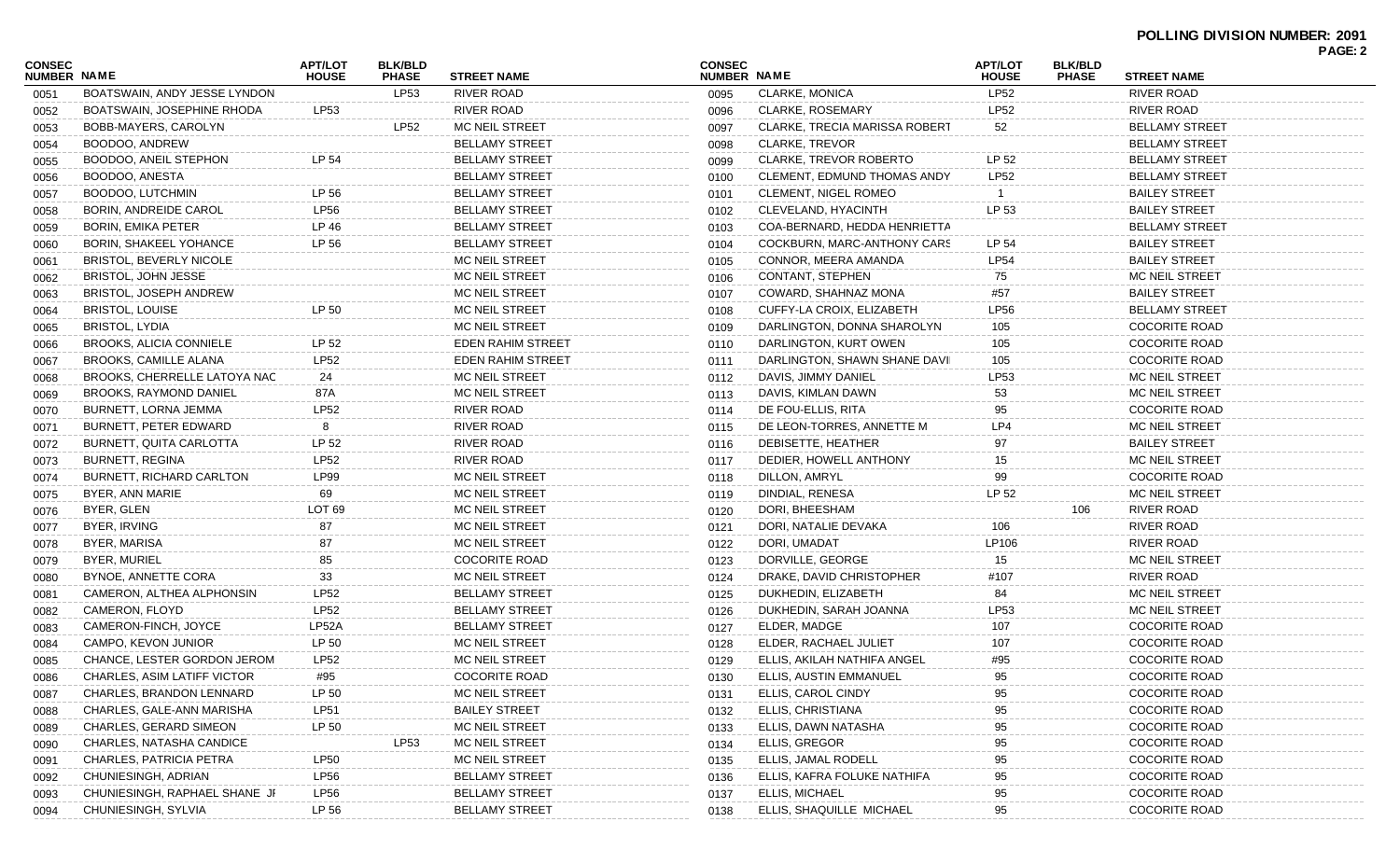| CONSEC<br><b>NUMBER NAME</b> |                                      | <b>APT/LOT</b><br><b>HOUSE</b> | <b>BLK/BLD</b><br><b>PHASE</b> | <b>STREET NAME</b>    | <b>CONSEC</b><br>NUMBER NAME |                                 | APT/LOT<br><b>HOUSE</b> | <b>BLK/BLD</b><br><b>PHASE</b> | <b>STREET NAME</b>       | PAGE: 3 |
|------------------------------|--------------------------------------|--------------------------------|--------------------------------|-----------------------|------------------------------|---------------------------------|-------------------------|--------------------------------|--------------------------|---------|
| 0139                         | ELLIS, SHERNELLE MAHALIA             |                                | 95                             | <b>COCORITE ROAD</b>  | 0183                         | GOOPTAR, VEROON SAMUEL          | <b>LP54</b>             |                                | <b>BAILEY STREET</b>     |         |
| 0140                         | ELLIS, SHERRY ANN                    | 95                             |                                | <b>COCORITE ROAD</b>  | 0184                         | GUERRA, CAMILLE MICHELLE        |                         | LP 54                          | <b>BAILEY STREET</b>     |         |
| 0141                         | ELLIS-JOSEPH, KESHEL DARLENE         | 95                             |                                | <b>COCORITE ROAD</b>  | 0185                         | GUERRA, JALANI MATTHEW          | LP 54                   |                                | <b>BAILEY STREET</b>     |         |
| 0142                         | ELLIS-POPE, CHRISTINE                | 95                             |                                | <b>COCORITE ROAD</b>  | 0186                         | GUY-MILLS, EFUA MAKEBA CYRIAC   | 104                     |                                | <b>RIVER ROAD</b>        |         |
| 0143                         | EMRITH, CANDY                        | 77                             |                                | <b>COCORITE ROAD</b>  | 0187                         | HARRIS, JACINTA ETHELREDA       | LP 54                   |                                | <b>BELLAMY STREET</b>    |         |
| 0144                         | EMRITH, CARMONIE                     | 77                             |                                | <b>COCORITE ROAD</b>  | 0188                         | HENRY-GEORGE, STACEY RAEANN     | 54                      |                                | <b>BAILEY STREET</b>     |         |
| 0145                         | EMRITH, ELOI ELI                     | 77                             |                                | <b>COCORITE ROAD</b>  | 0189                         | HERNANDEZ, ALICIA STEPHANIE     | LP 51                   |                                | EDEN RAHIM STREET        |         |
| 0146                         | EMRITH, SHERRY-ANN                   | 77                             |                                | <b>COCORITE ROAD</b>  | 0190                         | HERNANDEZ, ELIZABETH BETTY      | LP 51                   |                                | EDEN RAHIM STREET        |         |
| 0147                         | FARMER, KRISTAL CASEY                | 68                             |                                | MC NEIL STREET        | 0191                         | HERNANDEZ, LENNOX               | <b>LP51</b>             |                                | EDEN RAHIM STREET        |         |
| 0148                         | FARMER-DIAZ, KARLA JAMIE             | 68                             |                                | MC NEIL STREET        | 0192                         | <b>HYACINTH, ANDREW RUPERT</b>  | 97A                     |                                | <b>BAILEY STREET</b>     |         |
| 0149                         | FELIX, LAURENCE BRIAN                | 51                             |                                | EDEN RAHIM STREET     | 0193                         | HYACINTH, GABRIEL FITZROY       | LP53                    |                                | <b>BAILEY STREET</b>     |         |
| 0150                         | FIELDS, BENEDICK THOMAS              | LP53                           |                                | <b>BAILEY STREET</b>  | 0194                         | HYACINTH, GEMMA JANET           | LP53                    |                                | <b>BAILEY STREET</b>     |         |
| 0151                         | FIGARO, ANDERSON NICOS               | LP 52                          |                                | MC NEIL STREET        | 0195                         | <b>HYACINTH, HELEN</b>          | 97A                     |                                | <b>BAILEY STREET</b>     |         |
| 0152                         | FIGARO, FELICIA CHANTAL              | <b>LP50</b>                    |                                | MC NEIL STREET        | 0196                         | <b>HYACINTH, LEON</b>           | 109                     |                                | EDEN RAHIM STREET        |         |
| 0153                         | FIGARO, FELIX                        | LP3                            |                                | MC NEIL STREET        | 0197                         | HYACINTH, NATASHA MICHELLE      | 97A                     |                                | <b>BAILEY STREET</b>     |         |
| 0154                         | FIGARO, PAUL                         |                                |                                | MC NEIL STREET        | 0198                         | <b>HYACINTH, NIGEL MITCHELL</b> | 97A                     |                                | <b>BAILEY STREET</b>     |         |
| 0155                         | FIGARO, SALOME                       |                                | LP 51                          | MC NEIL STREET        | 0199                         | HYACINTH, SHERWIN ANDREW        | 97A                     |                                | <b>BAILEY STREET</b>     |         |
| 0156                         | FINCH, ANTHONY CHRISTOPHER           | <b>LP52</b>                    |                                | <b>BELLAMY STREET</b> | 0200                         | ISAAC, MICHAEL BRANDELL PETER:  | <b>LP52</b>             |                                | <b>EDEN RAHIM STREET</b> |         |
| 0157                         | FINCH, PATRICK THOMAS                | <b>LP52</b>                    |                                | <b>BELLAMY STREET</b> | 0201                         | ISAAC, NICOLE DAVIANN           |                         | LP52                           | <b>EDEN RAHIM STREET</b> |         |
| 0158                         | FLORES, FELISHA EVE                  | LP 53                          |                                | MC NEIL STREET        | 0202                         | <b>ISAAC, SHENIQUA SHERON</b>   | LP 50                   | 99A                            | EDEN RAHIM STREET        |         |
| 0159                         | <b>FORBES, ANCILEE</b>               | <b>LP51</b>                    |                                | EDEN RAHIM STREET     | 0203                         | ISAAC-LEWIS, SHARNIECE KAIESHA  | 105                     |                                | <b>BAILEY STREET</b>     |         |
| 0160                         | FRANCIS-HENRY, NICOLLETTE N          | 54                             |                                | <b>BAILEY STREET</b>  | 0204                         | <b>JACK, GREGORY</b>            | 10                      |                                | <b>RIVER ROAD</b>        |         |
| 0161                         | FRANCIS-HENRY, UNA GENEVIEVE         | 54                             |                                | <b>BAILEY STREET</b>  | 0205                         | JACK, KYNEASHA SARAH            | 10                      |                                | <b>RIVER ROAD</b>        |         |
| 0162                         | FRANCOIS, VICTORIA HILARY            | 104                            |                                | RIVER ROAD            | 0206                         | JAMES, AMON ELYPHAS             | 63                      |                                | RIVER ROAD               |         |
| 0163                         | GABRIEL, MALACHI STEPHEN             | #52                            |                                | MC NEIL STREET        | 0207                         | JAMES, CELESTE CAMILLE          | 34                      |                                | <b>BAILEY STREET</b>     |         |
| 0164                         | GARCIA, CHRISTOPHER PATRICK          | LP53                           |                                | MC NEIL STREET        | 0208                         | JAMES, DAREN NARENDRANATH       | LP53                    |                                | <b>RIVER ROAD</b>        |         |
| 0165                         | GARCIA, DANIEL LYNDON                | <b>LP50</b>                    |                                | MC NEIL STREET        | 0209                         | JAMES, DE ARMOUR WOOL-WORTH     |                         | LP 53                          | <b>RIVER ROAD</b>        |         |
| 0166                         | GARCIA, EMMANUEL JOHN                | 53                             |                                | MC NEIL STREET        | 0210                         | JAMES, ELKIN FAULKNER           |                         | 63                             | <b>RIVER ROAD</b>        |         |
| 0167                         | GARCIA, HANNAH-LEAH TONI             | LP 53                          |                                | MC NEIL STREET        | 0211                         | JAMES, LIZANN                   | 91                      |                                | <b>RIVER ROAD</b>        |         |
| 0168                         | GAY, ALLANA REA                      | <b>LP52</b>                    |                                | RIVER ROAD            | 0212                         | JAMES, MICHAEL STRAUSS          | 85A                     |                                | MC NEIL STREET           |         |
| 0169                         | GAY, AVRIL RENEE                     | LP 52                          |                                | RIVER ROAD            | 0213                         | JAMES, RHEA WENDY-ANN           | LP 53                   |                                | MC NEIL STREET           |         |
| 0170                         | <b>GEORGE, FIOBY ELIZABETH HELEN</b> | 93                             |                                | <b>COCORITE ROAD</b>  | 0214                         | JAMES, RHIANNA DEVIKA           | 91                      |                                | <b>RIVER ROAD</b>        |         |
| 0171                         | GEORGE, LENNOX ANTHONY JOHN          | LP3A                           |                                | <b>BELLAMY STREET</b> | 0215                         | JEMMOTT, CLIFFTON OTIS          | <b>LP57</b>             |                                | <b>MC NEIL STREET</b>    |         |
| 0172                         | <b>GEORGE, SHURLANA STACY FELEC</b>  | 93                             |                                | <b>COCORITE ROAD</b>  | 0216                         | JEMMOTT, JAYON CLIFFTON         | LP 50                   |                                | MC NEIL STREET           |         |
| 0173                         | GIBBS, CHANMATTEE                    |                                |                                | MC NEIL STREET        | 0217                         | JEMMOTT, NATALINE PETRALINE     |                         |                                | MC NEIL STREET           |         |
| 0174                         | GIBBS, KEVIN JASON JOHN              | 41                             |                                | MC NEIL STREET        | 0218                         | JERRY, RANDY RAJIV              | 107                     |                                | <b>EDEN RAHIM STREET</b> |         |
| 0175                         | GIBBS, NATASHA PETRONELLA            | 52                             |                                | <b>BAILEY STREET</b>  | 0219                         | JERRY, SOOKRAM                  | 107                     |                                | <b>EDEN RAHIM STREET</b> |         |
| 0176                         | GIBBS, SHERWIN SHAWN                 | 41                             |                                | MC NEIL STREET        | 0220                         | JOBE, CHRISTOPHER MARTIN        | <b>LP51</b>             |                                | <b>BAILEY STREET</b>     |         |
| 0177                         | GIBBS, VANESSA TIFFANY BRIDGET       | 41                             |                                | MC NEIL STREET        | 0221                         | JOBE, LENORE                    | <b>LP51</b>             |                                | <b>BAILEY STREET</b>     |         |
| 0178                         | GOOPTAR, BALDEO                      | LP54                           |                                | <b>BAILEY STREET</b>  | 0222                         | JOHN, ALLISON MARSHA            | <b>LP54</b>             |                                | <b>BELLAMY STREET</b>    |         |
| 0179                         | GOOPTAR, HARDATH CHRISTIAN           | LP54                           |                                | <b>BAILEY STREET</b>  | 0223                         | JOHN, CHARLES NICHOLAS          | <b>LP51</b>             |                                | <b>BAILEY STREET</b>     |         |
| 0180                         | GOOPTAR, JOSHUA JOSIAH               | #54                            |                                | <b>BAILEY STREET</b>  | 0224                         | JOHN, CHRISTIANA                | LP 54                   |                                | <b>BELLAMY STREET</b>    |         |
| 0181                         | GOOPTAR, LILLMATTEE                  | LP 54                          |                                | <b>BAILEY STREET</b>  | 0225                         | JOHN, MICHAEL                   | LP54                    |                                | <b>BELLAMY STREET</b>    |         |
| 0182                         | GOOPTAR, SYLVANIE JOAN               | <b>LP54</b>                    |                                | <b>BAILEY STREET</b>  | 0226                         | JOHNSON, DEXTER CLINT VICTOR    | LP54                    |                                | <b>BAILEY STREET</b>     |         |
|                              |                                      |                                |                                |                       |                              |                                 |                         |                                |                          |         |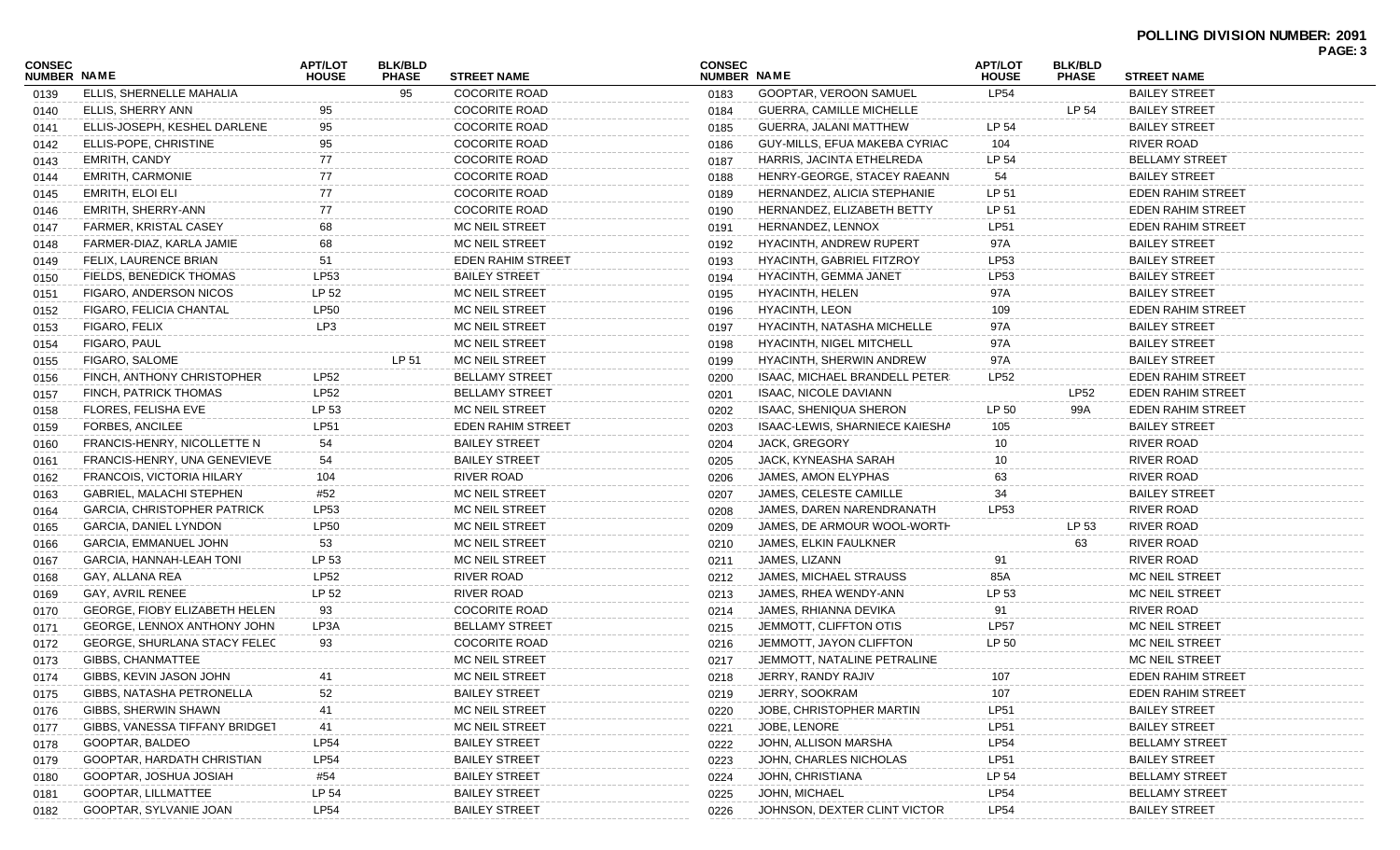| CONSEC<br><b>NUMBER NAME</b> |                               | <b>APT/LOT</b><br><b>HOUSE</b> | <b>BLK/BLD</b><br><b>PHASE</b> | <b>STREET NAME</b>       | <b>CONSEC</b><br>NUMBER NAME |                                | <b>APT/LOT</b><br><b>HOUSE</b> | <b>BLK/BLD</b><br><b>PHASE</b> | <b>STREET NAME</b>       | PAGE: 4 |
|------------------------------|-------------------------------|--------------------------------|--------------------------------|--------------------------|------------------------------|--------------------------------|--------------------------------|--------------------------------|--------------------------|---------|
| 0227                         | JOHNSON, PATRICIA MARSHA      | 105                            |                                | <b>BAILEY STREET</b>     | 0271                         | LEZAMA, TREVOR ROSCOE          | <b>LP52</b>                    |                                | <b>RIVER ROAD</b>        |         |
| 0228                         | JORDAN, KENNETH ANTHONY JR    | LOT 106                        |                                | <b>EDEN RAHIM STREET</b> | 0272                         | LIVERPOOL, ANNCELIA            |                                |                                | <b>BAILEY STREET</b>     |         |
| 0229                         | JOSEPH, CHARITY JEWEL         |                                | 99A                            | <b>EDEN RAHIM STREET</b> | 0273                         | LIVERPOOL, FRANCIS             | 104                            |                                | <b>RIVER ROAD</b>        |         |
| 0230                         | JOSEPH, CURTIS                | 70                             |                                | MC NEIL STREET           | 0274                         | LIVERPOOL, SHIKEEM WENDELL G   | LP 52                          |                                | <b>EDEN RAHIM STREET</b> |         |
| 0231                         | JOSEPH, EARL ANCIL            | LP 53                          |                                | <b>BELLAMY STREET</b>    | 0275                         | LIVERPOOL, SIAN TWAIN          | <b>LP52</b>                    |                                | <b>BAILEY STREET</b>     |         |
| 0232                         | JOSEPH, LESTER                | 93B                            |                                | <b>RIVER ROAD</b>        | 0276                         | LOPEZ, ROMEO RONALDO RODRIGO   | LP #54                         |                                | <b>BAILEY STREET</b>     |         |
| 0233                         | JOSEPH, LORETTA               | 70                             |                                | MC NEIL STREET           | 0277                         | LOUIS, ALFRED                  | 101                            |                                | <b>COCORITE ROAD</b>     |         |
| 0234                         | JOSEPH, PAMELA FRANCES        | 70                             |                                | MC NEIL STREET           | 0278                         | LOUIS, GERMAINE                | 101                            | 101                            | <b>COCORITE ROAD</b>     |         |
| 0235                         | JOSEPH, RICHARD DEXTER JUNIOR | <b>LP52</b>                    |                                | <b>BELLAMY STREET</b>    | 0279                         | LOUIS, MUKIBA STACY-ANN        | 101                            |                                | <b>COCORITE ROAD</b>     |         |
| 0236                         | JOSEPH, RICHARD SAMUEL        | 87                             |                                | MC NEIL STREET           | 0280                         | LOUIS, RACHAEL NATALIE         | 70                             |                                | MC NEIL STREET           |         |
| 0237                         | JOSEPH, RICKIE DAMIAN         | 70                             |                                | MC NEIL STREET           | 0281                         | LOUIS, WILLONA ELEANOR GEMIMA  | 101                            |                                | <b>COCORITE ROAD</b>     |         |
| 0238                         | JOSEPH, RUSSEL KRISTIAN       |                                | 87                             | MC NEIL STREET           | 0282                         | LYNCH, AALIYA ASHLEY           | OPP LP #51                     |                                | <b>EDEN RAHIM STREET</b> |         |
| 0239                         | JULIEN, ANDERSON NICHOLAS     | 85                             |                                | <b>COCORITE ROAD</b>     | 0283                         | LYNCH, ANTHONY ANDREW          | LP 51                          |                                | <b>EDEN RAHIM STREET</b> |         |
| 0240                         | <b>JULIEN, ANDRE AKINS</b>    |                                | 85                             | <b>COCORITE ROAD</b>     | 0284                         | LYNCH, SAMANTHA SHANIQUA       | LP 51                          |                                | <b>EDEN RAHIM STREET</b> |         |
| 0241                         | <b>JULIEN, ANTHONY</b>        | 85                             |                                | <b>COCORITE ROAD</b>     | 0285                         | MADRIZ, PAULINE REGINA GOLDA   | <b>LP57</b>                    |                                | <b>RIVER ROAD</b>        |         |
| 0242                         | <b>JULIEN, YVETTE</b>         | 85                             |                                | <b>COCORITE ROAD</b>     | 0286                         | MAHABIR, ANTHONY KRISHNA       | 56                             |                                | <b>BELLAMY STREET</b>    |         |
| 0243                         | KANHAI, KISHORE ISHWAR        | <b>LP54</b>                    |                                | <b>BAILEY STREET</b>     | 0287                         | MAHABIR, VINCENT               | LP 56                          |                                | <b>BELLAMY STREET</b>    |         |
| 0244                         | KANHAI, OMARDATH              | <b>LP54</b>                    |                                | <b>BAILEY STREET</b>     | 0288                         | MAHARAJH, LEANNA STACY         | #106                           |                                | <b>BAILEY STREET</b>     |         |
| 0245                         | KANHAI BALRAM, KAVITA OMILLA  | 54                             |                                | <b>BAILEY STREET</b>     | 0289                         | MAHARAJH, MELISSA SABRINA      | 106                            |                                | <b>BAILEY STREET</b>     |         |
| 0246                         | KING, CANDACE PATRICIA        |                                |                                | MC NEIL STREET           | 0290                         | MALONEY, COREEN                |                                |                                | <b>BAILEY STREET</b>     |         |
| 0247                         | KING, DONNA RUTH              | 000                            | 000                            | MC NEIL STREET           | 0291                         | MALONEY, LAVERN STEPHENIE      | LP 52                          |                                | <b>BAILEY STREET</b>     |         |
| 0248                         | KUSI APPAE, DINGISWAYO TAYO   | LP50#1                         |                                | <b>RIVER ROAD</b>        | 0292                         | MALONEY, NIGEL KIRT            |                                |                                | <b>BAILEY STREET</b>     |         |
| 0249                         | KUSI APPAE, OSEI TANIMU       |                                |                                | RIVER ROAD               | 0293                         | MALONEY, SELWYN                | <b>LP51</b>                    |                                | <b>BAILEY STREET</b>     |         |
| 0250                         | LA BORDE, DAVE                | 106                            |                                | <b>BAILEY STREET</b>     | 0294                         | MARCANO, DAWN JULIET           | LP53                           |                                | <b>BAILEY STREET</b>     |         |
| 0251                         | LA BORDE, MELINA              | <b>LP52</b>                    |                                | <b>BAILEY STREET</b>     | 0295                         | MARCANO RANJIT, MELISSA A      | LP53                           |                                | <b>BAILEY STREET</b>     |         |
| 0252                         | LA BORDE, SHAWN               | LP 52                          |                                | <b>BAILEY STREET</b>     | 0296                         | MARSHALL, SEAN KEON            | #95                            |                                | <b>COCORITE ROAD</b>     |         |
| 0253                         | LA COA, EMMANUEL JESSE JOB    | OPP LP 54                      |                                | <b>BELLAMY STREET</b>    | 0297                         | <b>MARTIN, ANTONIA</b>         | LP52                           |                                | <b>RIVER ROAD</b>        |         |
| 0254                         | LA COA, ERIKA JOANNE          | LP 54                          |                                | <b>BELLAMY STREET</b>    | 0298                         | MARTIN, DAVID                  | LP 52                          |                                | <b>RIVER ROAD</b>        |         |
| 0255                         | LA CROIX, SHADELLE JANELLE    | <b>LP56</b>                    |                                | <b>BELLAMY STREET</b>    | 0299                         | MARTIN, EMERALD JOLEENE        | LP52                           |                                | <b>RIVER ROAD</b>        |         |
| 0256                         | LA CROIX, SYBIL PAULINA       | LP 56                          |                                | <b>BELLAMY STREET</b>    | 0300                         | MARTIN, FARAH AMBER            | <b>LP52</b>                    |                                | <b>RIVER ROAD</b>        |         |
| 0257                         | LA FON, CHRISTINE             |                                |                                | MC NEIL STREET           | 0301                         | MARTIN, JASMINE AMETHYST S     | 52                             |                                | RIVER ROAD               |         |
| 0258                         | LALLOO-JAMES, LYLAUTIE        | 85A                            |                                | MC NEIL STREET           | 0302                         | MARTIN, KEISHA SUMMER          | 53                             |                                | <b>BAILEY STREET</b>     |         |
| 0259                         | LEE, ANTON ANTHONY            | LP 52                          |                                | <b>EDEN RAHIM STREET</b> | 0303                         | MARTIN, SAPPHIRE ANTOINETTE    | LP52                           |                                | <b>RIVER ROAD</b>        |         |
| 0260                         | LEE, ATTRESSIER               |                                |                                | <b>EDEN RAHIM STREET</b> | 0304                         | MATTHEWS, GERALD               | LP 51                          |                                | MC NEIL STREET           |         |
| 0261                         | LEE, TREVOR PETER             |                                |                                | <b>EDEN RAHIM STREET</b> | 0305                         | MATTINGLY, MALA ANNMARIE       | <b>LP54</b>                    |                                | <b>BELLAMY STREET</b>    |         |
| 0262                         | LEWIS, DEXTAN LAWRENCE DARRC  | <b>LP51</b>                    |                                | <b>BELLAMY STREET</b>    | 0306                         | MAYERS, ALWIN                  | LP 53                          |                                | MC NEIL STREET           |         |
| 0263                         | LEWIS, KESTON RYAN            | 105                            |                                | <b>BAILEY STREET</b>     | 0307                         | MAYERS, ANGELA AGNES           | <b>LP58</b>                    |                                | MC NEIL STREET           |         |
| 0264                         | LEWIS, NIALA AMOY             | 87                             |                                | MC NEIL STREET           | 0308                         | MAYERS, DAMIAN DAVID           | LP 56                          |                                | MC NEIL STREET           |         |
| 0265                         | LEWIS, RANDY NIGEL            | 105                            |                                | <b>BAILEY STREET</b>     | 0309                         | MAYERS, DEANNTHA DESILOU       | LP32                           |                                | MC NEIL STREET           |         |
| 0266                         | LEWIS, SYLVESTER              | 95                             |                                | <b>COCORITE ROAD</b>     | 0310                         | MAYERS-BAPTISTE, DELLA-MARIE F | 53                             |                                | MC NEIL STREET           |         |
| 0267                         | LEWIS, WINSTON ROBERT         | 111                            |                                | <b>BELLAMY STREET</b>    | 0311                         | MAYERS-GARDNER, DENISHA DANN   | LP32                           |                                | MC NEIL STREET           |         |
| 0268                         | LEZAMA, GERALDINE             | LP 52                          |                                | <b>RIVER ROAD</b>        | 0312                         | MAYNARD-WALKER, CHRISTOBEL J   | 97                             |                                | <b>COCORITE ROAD</b>     |         |
| 0269                         | LEZAMA, SOPHIA MARITA         | LP102                          |                                | RIVER ROAD               | 0313                         | MC CAMMON, NIGEL CHRISTOPHER   | 97 A                           |                                | <b>COCORITE ROAD</b>     |         |
| 0270                         | LEZAMA, TERRENCE JEROME       | <b>LP52</b>                    |                                | RIVER ROAD               | 0314                         | MC CARTHY, CAMILLE DENISE      | #102                           |                                | RIVER ROAD               |         |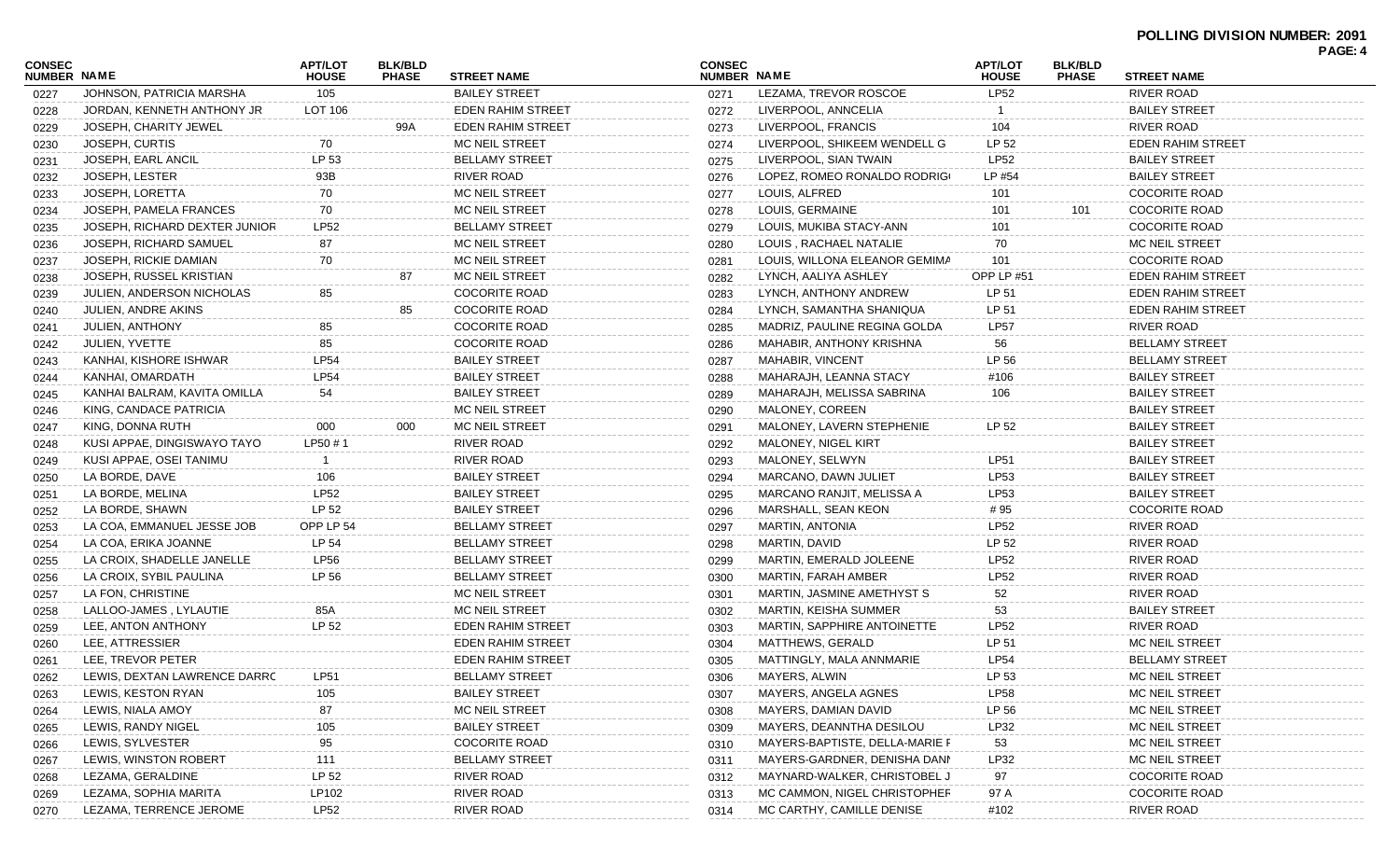|                              |                                |                                |                                |                          |                              |                                |                                |                                |                          | <b>PAGE: 5</b> |
|------------------------------|--------------------------------|--------------------------------|--------------------------------|--------------------------|------------------------------|--------------------------------|--------------------------------|--------------------------------|--------------------------|----------------|
| CONSEC<br><b>NUMBER NAME</b> |                                | <b>APT/LOT</b><br><b>HOUSE</b> | <b>BLK/BLD</b><br><b>PHASE</b> | <b>STREET NAME</b>       | <b>CONSEC</b><br>NUMBER NAME |                                | <b>APT/LOT</b><br><b>HOUSE</b> | <b>BLK/BLD</b><br><b>PHASE</b> | <b>STREET NAME</b>       |                |
| 0315                         | MC CARTHY, DIGNA               | 107                            |                                | <b>RIVER ROAD</b>        | 0359                         | O'BRIEN, MIKA ROSHELLE         | <b>LP51</b>                    |                                | <b>BAILEY STREET</b>     |                |
| 0316                         | MC CARTHY, IAN                 | 107                            |                                | <b>RIVER ROAD</b>        | 0360                         | OWEN, ANN-MARIE VERLINE        | LP52                           |                                | <b>BELLAMY STREET</b>    |                |
| 0317                         | MC CARTHY, MARIA               | 102                            |                                | <b>RIVER ROAD</b>        | 0361                         | OWEN, ARDELLE MARY             | 17                             |                                | <b>BELLAMY STREET</b>    |                |
| 0318                         | MC CARTHY, NICHOLAS            | 107                            |                                | <b>RIVER ROAD</b>        | 0362                         | OWEN, ARIEL BERNADINE          | LP54                           |                                | <b>BELLAMY STREET</b>    |                |
| 0319                         | MC CARTHY, RIA KIMBERLEY       | 102                            |                                | <b>RIVER ROAD</b>        | 0363                         | <b>OWEN, CORDEL BENEDICT</b>   | 54                             |                                | <b>BELLAMY STREET</b>    |                |
| 0320                         | MC CARTHY, SYLVESTUS           | 107                            |                                | RIVER ROAD               | 0364                         | OWEN, KARI MELISSA             | <b>LP52</b>                    |                                | <b>BELLAMY STREET</b>    |                |
| 0321                         | MC FEE, FRANCITA               | 81                             |                                | <b>COCORITE ROAD</b>     | 0365                         | <b>OWEN, MACKIE PHILLIP</b>    | <b>LP54</b>                    |                                | <b>BELLAMY STREET</b>    |                |
| 0322                         | MEDINA, ANNALISA SIMONE        |                                | 53                             | MC NEIL STREET           | 0366                         | OWEN, VALERIE                  | <b>LP54</b>                    |                                | <b>BELLAMY STREET</b>    |                |
| 0323                         | MEDINA, KEISHA LOUDE           | 53                             |                                | MC NEIL STREET           | 0367                         | PAMPONETTE, THECLA CAROL       | LP 53                          |                                | MC NEIL STREET           |                |
| 0324                         | <b>MEDINA, RYAN BRENT</b>      | LP 53                          |                                | MC NEIL STREET           | 0368                         | PAMPONETTE, TIFFANY JESSICA K  | 53                             |                                | MC NEIL STREET           |                |
| 0325                         | MELONEY, CHRISTIANA MONICA     | 53                             |                                | <b>BAILEY STREET</b>     | 0369                         | PAPONETTE, DAVE JOACHIM        | 62                             |                                | <b>RIVER ROAD</b>        |                |
| 0326                         | MELONEY, JOSEPH                | LP 52                          |                                | <b>BAILEY STREET</b>     | 0370                         | PAPONETTE, DAVON               | 62                             |                                | <b>RIVER ROAD</b>        |                |
| 0327                         | MELONEY, KERON TIRA            | 52                             |                                | <b>BAILEY STREET</b>     | 0371                         | PAPONETTE, JENNA               | 62                             |                                | <b>RIVER ROAD</b>        |                |
| 0328                         | MELONEY, KESTON RONDELL        | LP52                           |                                | <b>BAILEY STREET</b>     | 0372                         | PAPONETTE, JENNIFER            | #62                            |                                | RIVER ROAD               |                |
| 0329                         | MELONEY, LINCOLN JASON         | 53                             |                                | <b>BAILEY STREET</b>     | 0373                         | PATTERSON, JAELAN JASON OLUTI  | 57                             |                                | <b>BAILEY STREET</b>     |                |
| 0330                         | MELONEY, STEPHEN SULLIVAN      |                                |                                | <b>BAILEY STREET</b>     | 0374                         | PATTERSON, JASON COLLIN        | 57                             |                                | <b>BAILEY STREET</b>     |                |
| 0331                         | MELONEY, TRISHA THERISSA       | 51                             |                                | <b>BAILEY STREET</b>     | 0375                         | PATTERSON, JUNIOR JOHN TIMOTH  | 105                            |                                | <b>COCORITE ROAD</b>     |                |
| 0332                         | MELONEY-RANJIT, NEISHA GINELLE | 52                             |                                | <b>BAILEY STREET</b>     | 0376                         | PATTERSON, NADINE GISELLE      | 57                             |                                | <b>BAILEY STREET</b>     |                |
| 0333                         | MELVILLE, JEFFREY              | 104                            |                                | <b>RIVER ROAD</b>        | 0377                         | PERUSE, ANNE CATHERINE         | LP53                           |                                | MC NEIL STREET           |                |
| 0334                         | MELVILLE, JEROME JONATHAN      | #104                           |                                | RIVER ROAD               | 0378                         | PERUSE, DAVID                  | LP 53                          |                                | MC NEIL STREET           |                |
| 0335                         | MELVILLE, MARLON RALPH BERNAF  | 107                            |                                | <b>COCORITE ROAD</b>     | 0379                         | PERUSE, KESWICK PHILLIP        | <b>LP53</b>                    |                                | MC NEIL STREET           |                |
| 0336                         | METIVIER, KESTON JEROME        | #104                           |                                | <b>RIVER ROAD</b>        | 0380                         | PERUSE, LORNA                  | LP 53                          |                                | MC NEIL STREET           |                |
| 0337                         | <b>METIVIER, ROGER PATRICK</b> | 104                            |                                | RIVER ROAD               | 0381                         | PERUSE, RICARDO                | LP 53                          |                                | MC NEIL STREET           |                |
| 0338                         | METIVIER-CLEMENT, SHARON FLOF  |                                |                                | <b>BAILEY STREET</b>     | 0382                         | PERUSE, SAMUEL KEITH           | LP53                           |                                | MC NEIL STREET           |                |
| 0339                         | METIVIER-COLLINS, KATHLEEN T   | 104                            |                                | <b>RIVER ROAD</b>        | 0383                         | PERUSE, SASHEL CHEVILEE        | <b>LP53</b>                    |                                | MC NEIL STREET           |                |
| 0340                         | METIVIER-MELVILLE, JULIANNA    |                                | 104                            | <b>RIVER ROAD</b>        | 0384                         | PERUSE, SHELLY-ANN ELIZABETH   | LP53                           |                                | <b>MC NEIL STREET</b>    |                |
| 0341                         | MILLER, SUSAN                  |                                |                                | RIVER ROAD               | 0385                         | PETERSON, HAZEL-ANN            | 54                             |                                | <b>BAILEY STREET</b>     |                |
| 0342                         | MILLS, JOSEPH JUNIOR           | 99                             |                                | <b>COCORITE ROAD</b>     | 0386                         | PETERSON, JOHN                 |                                | 54                             | <b>BAILEY STREET</b>     |                |
| 0343                         | MILLS, KERRY ALOY              | 99                             |                                | <b>COCORITE ROAD</b>     | 0387                         | PETERSON, JUSTIN IAN           | LP154                          |                                | <b>BAILEY STREET</b>     |                |
| 0344                         | MILLS, YVETTE CHRISTIANA       | 99                             |                                | <b>COCORITE ROAD</b>     | 0388                         | PHANG, JENNER KLEIN            |                                | 97                             | RIVER ROAD               |                |
| 0345                         | MOHAMMAD, ANEESA AFSHEEN       | LP85                           |                                | MC NEIL STREET           | 0389                         | PHILLIP, ADALENE ALICIA        | 81                             |                                | <b>COCORITE ROAD</b>     |                |
| 0346                         | MOORE, DWAYNE DEVON KESTON     | 84                             | LP 84                          | MC NEIL STREET           | 0390                         | PHILLIP, DAISELLE MARY         | 81                             |                                | <b>COCORITE ROAD</b>     |                |
| 0347                         | MOSES, ARIA RAYSEIN TIA        | #84                            |                                | <b>MC NEIL STREET</b>    | 0391                         | PHILLIP, KAREN                 | <b>LP52</b>                    |                                | <b>BELLAMY STREET</b>    |                |
| 0348                         | MOSES, RALPH                   | LP 52                          |                                | <b>BAILEY STREET</b>     | 0392                         | PHILLIP, SELWYN                | 81                             |                                | <b>COCORITE ROAD</b>     |                |
| 0349                         | MOSES, RAQUYA KHADIJA          | LP84                           |                                | MC NEIL STREET           | 0393                         | PHILLIP-BAPTISTE, MARCUS GEOR( | #14                            | LP 51                          | MC NEIL STREET           |                |
| 0350                         | MURRAY, AFIYA KARIMAH A I      | #95                            |                                | <b>COCORITE ROAD</b>     | 0394                         | PHILLIPS, DIANE SHERINA        | 79                             |                                | MC NEIL STREET           |                |
| 0351                         | MURRAY, EZIEKIEL LEON          | 95                             |                                | <b>COCORITE ROAD</b>     | 0395                         | PHILLIPS, JOEL LEMUEL          | 31                             |                                | MC NEIL STREET           |                |
| 0352                         | NABBI-BALLY, HELEN             | 107                            |                                | <b>EDEN RAHIM STREET</b> | 0396                         | PHILLIPS, SARAH LEAH           | 79                             |                                | MC NEIL STREET           |                |
| 0353                         | <b>NABBIE, KENRICK JULIEN</b>  | <b>LP52</b>                    |                                | <b>EDEN RAHIM STREET</b> | 0397                         | PHILLIPS, VANBURN LOUIS        | 79                             |                                | MC NEIL STREET           |                |
| 0354                         | NAIPAUL-YORKE, NICKISHA SUMME  | LP 53                          |                                | <b>RIVER ROAD</b>        | 0398                         | PHILLIPS, WILLIAM PAUL         | 79                             |                                | MC NEIL STREET           |                |
| 0355                         | NARINE, CLAUDINE MEERA         | LP 102                         |                                | <b>RIVER ROAD</b>        | 0399                         | PICKERING, DUNSTAN             | # 51                           |                                | <b>EDEN RAHIM STREET</b> |                |
| 0356                         | NARINE, CLINTON ALGERNON       | 102                            |                                | <b>RIVER ROAD</b>        | 0400                         | PIERRE, BERNADETTE ALTHEA      |                                | 76                             | MC NEIL STREET           |                |
| 0357                         | NARINE, SANDRA CHALAWATI       |                                |                                | RIVER ROAD               | 0401                         | PIERRE, CONRAD                 | LOT 76                         |                                | MC NEIL STREET           |                |
| 0358                         | NOEL, AKEEM MICHAEL JUNIOR     | OPP LP 51                      |                                | <b>EDEN RAHIM STREET</b> | 0402                         | PIERRE, CURT DANIEL DAVID      | LOT <sub>76</sub>              |                                | MC NEIL STREET           |                |
|                              |                                |                                |                                |                          |                              |                                |                                |                                |                          |                |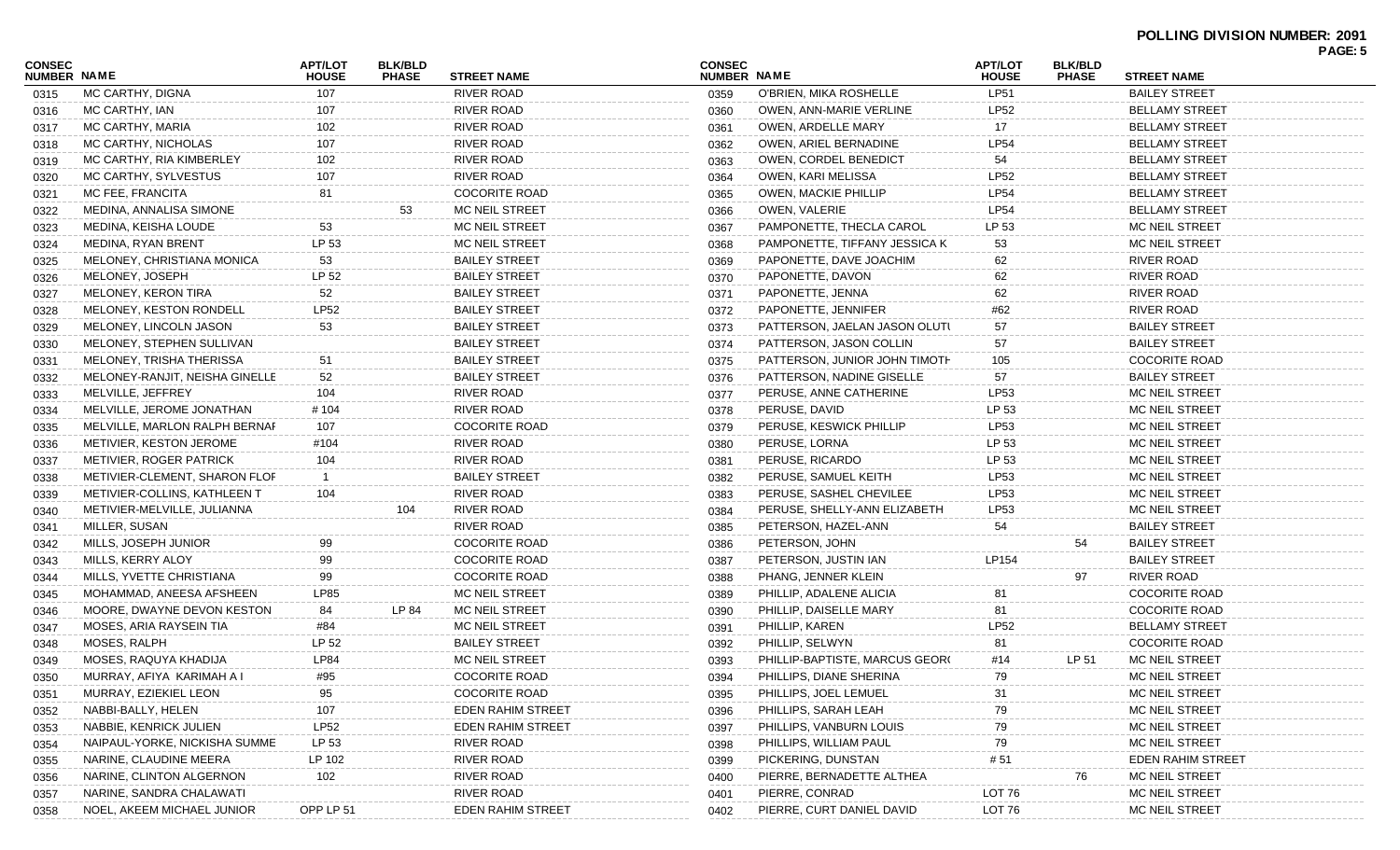| CONSEC<br><b>NUMBER NAME</b> |                               | <b>APT/LOT</b><br><b>HOUSE</b> | <b>BLK/BLD</b><br><b>PHASE</b> | <b>STREET NAME</b>       | <b>CONSEC</b><br>NUMBER NAME |                                | <b>APT/LOT</b><br><b>HOUSE</b> | <b>BLK/BLD</b><br><b>PHASE</b> | <b>STREET NAME</b>       | PAGE: 6 |
|------------------------------|-------------------------------|--------------------------------|--------------------------------|--------------------------|------------------------------|--------------------------------|--------------------------------|--------------------------------|--------------------------|---------|
| 0403                         | PIERRE, CURTIS                |                                | 76                             | MC NEIL STREET           | 0447                         | REYES, TAMIKA NADINE           | 99A                            |                                | <b>EDEN RAHIM STREET</b> |         |
| 0404                         | PIERRE, DAVID DAVIUS          | LP53                           |                                | MC NEIL STREET           | 0448                         | <b>REYES, ULRIC</b>            |                                | 99                             | <b>EDEN RAHIM STREET</b> |         |
| 0405                         | PIERRE, JOEL JAMAL            | 76                             |                                | MC NEIL STREET           | 0449                         | RICHARDSON, LOUISE CELESTE L   |                                | <b>LP52</b>                    | <b>MC NEIL STREET</b>    |         |
| 0406                         | PIERRE, ROSE JOSEPHINE        | 54                             |                                | <b>BAILEY STREET</b>     | 0450                         | RICHMOND-CHAUMETTE, ANNETTE    | 97A                            |                                | <b>COCORITE ROAD</b>     |         |
| 0407                         | PIERRE-GARCIA, JULIANA        | LP53                           |                                | MC NEIL STREET           | 0451                         | ROACH, CHARMAINE LESLIE ANN    | 102                            | LP 53                          | RIVER ROAD               |         |
| 0408                         | PLAZA, GILLIAN KAREN          | 111                            |                                | <b>BELLAMY STREET</b>    | 0452                         | ROBERTS, CARMIKA VESTA         | #1                             |                                | <b>BAILEY STREET</b>     |         |
| 0409                         | PLAZA, SHERVON CHRISTIAN      | 111                            |                                | <b>BELLAMY STREET</b>    | 0453                         | ROBERTS, ELSA PRUDENCE         |                                |                                | <b>BAILEY STREET</b>     |         |
| 0410                         | POPE, CAMILLE PEARL           | <b>LP52</b>                    |                                | <b>RIVER ROAD</b>        | 0454                         | ROBERTS, ESLIE PURDEY          |                                |                                | <b>BAILEY STREET</b>     |         |
| 0411                         | POWER, CHERYL                 |                                |                                | <b>EDEN RAHIM STREET</b> | 0455                         | ROBERTS, KESTON NICHOLAS A     | <b>LP51</b>                    |                                | <b>EDEN RAHIM STREET</b> |         |
| 0412                         | POWER, KIA AVONELLE           | 25                             |                                | <b>BELLAMY STREET</b>    | 0456                         | ROBERTS, UZZIEL GODFREY        | LP <sub>1</sub>                |                                | RIVER ROAD               |         |
| 0413                         | POWER, MICHELLE               |                                |                                | <b>BELLAMY STREET</b>    | 0457                         | ROCKE, SHAWN DAVID             | #10                            |                                | RIVER ROAD               |         |
| 0414                         | POWER, ORNELLA ANIKA ALENDER  | LP 50                          |                                | <b>EDEN RAHIM STREET</b> | 0458                         | ROCKE, SYLVIA                  | 10                             |                                | RIVER ROAD               |         |
| 0415                         | POWER, PETER                  | <b>LP26</b>                    |                                | <b>BELLAMY STREET</b>    | 0459                         | RODRIGUEZ, MARK ANTHONY        | <b>LP51</b>                    |                                | <b>BELLAMY STREET</b>    |         |
| 0416                         | POWER-BERNARD, ALMA           | <b>LP54</b>                    |                                | <b>BELLAMY STREET</b>    | 0460                         | ROMAIN, STEPHEN JOSEPH         | 111                            |                                | <b>BELLAMY STREET</b>    |         |
| 0417                         | POWER-BERNARD, DAVID RAYMON   | <b>LP54</b>                    |                                | <b>BELLAMY STREET</b>    | 0461                         | RUIZ, MELISSA KAREN            | 10                             |                                | <b>RIVER ROAD</b>        |         |
| 0418                         | POWER-BERNARD, EARL BRIAN RU  | <b>LP55</b>                    |                                | <b>BELLAMY STREET</b>    | 0462                         | SAHAI, FLORENCE                | 75                             |                                | <b>MC NEIL STREET</b>    |         |
| 0419                         | POWER-DEDIER, KORANE ABIGAIL  | <b>LP59</b>                    |                                | <b>BELLAMY STREET</b>    | 0463                         | SALAZAR, FELIX                 | 71                             |                                | <b>MC NEIL STREET</b>    |         |
| 0420                         | POYER, AKIL JELANI NEKOSI     | 95                             |                                | <b>COCORITE ROAD</b>     | 0464                         | SALAZAR, WINNIE JANE           | LP <sub>2</sub>                |                                | <b>MC NEIL STREET</b>    |         |
| 0421                         | QUASHIE, GISELLE RUTH         | <b>LP53</b>                    |                                | <b>BAILEY STREET</b>     | 0465                         | SALAZAR-SPRINGER, STEPHANIE S  | LP <sub>2</sub>                | 71                             | <b>MC NEIL STREET</b>    |         |
| 0422                         | RAMBARAN, ANIL SHAYANNE       | # 103                          |                                | <b>EDEN RAHIM STREET</b> | 0466                         | SAMPATH, HARRYLAL              | 000                            | 000                            | <b>MC NEIL STREET</b>    |         |
| 0423                         | RAMBARAN, KAVESH              | 103                            |                                | <b>EDEN RAHIM STREET</b> | 0467                         | SAMPATH, VICKY                 |                                |                                | <b>MC NEIL STREET</b>    |         |
| 0424                         | RAMBARAN, KRISHNA             | 103                            |                                | <b>EDEN RAHIM STREET</b> | 0468                         | SAMUEL, BRENDA FRANCES         | 84                             |                                | <b>MC NEIL STREET</b>    |         |
| 0425                         | RAMBARAN, MAYRAWATIA          | 103                            |                                | <b>EDEN RAHIM STREET</b> | 0469                         | SAMUEL, FELIX EZEKIEL          | 84                             |                                | <b>MC NEIL STREET</b>    |         |
| 0426                         | RAMBERDAN, ELIZABETH MARJORII | #9                             |                                | MC NEIL STREET           | 0470                         | SAMUEL, JAMES                  | 84                             | 000                            | <b>MC NEIL STREET</b>    |         |
| 0427                         | RAMBERDAN, JACQUELINE C       | #68                            |                                | MC NEIL STREET           | 0471                         | SAMUEL, TENESHA NAOMI MALIEN   | # 84                           |                                | <b>MC NEIL STREET</b>    |         |
| 0428                         | RAMBERDAN, JENNIFER BRIGID    | 68                             |                                | MC NEIL STREET           | 0472                         | SAMUEL-GARCIA, ABIGAIL SHABAM. | LP53                           |                                | <b>MC NEIL STREET</b>    |         |
| 0429                         | RAMBERDAN, THERESA BERNADET   | #9                             |                                | MC NEIL STREET           | 0473                         | SCOTT, GEETA                   | #93 A                          |                                | RIVER ROAD               |         |
| 0430                         | RAMLOGAN, STEFON CURTIS THOM  | LP 52                          |                                | <b>BAILEY STREET</b>     | 0474                         | SCOTT, JOVAN ZARED             | LOT <sub>50</sub>              |                                | <b>MC NEIL STREET</b>    |         |
| 0431                         | RAMSAMOOJ, DAX KUMAR          | 79                             |                                | <b>COCORITE ROAD</b>     | 0475                         | <b>SCOTT, KEITH MARCELLUS</b>  | 93A                            |                                | RIVER ROAD               |         |
| 0432                         | RAMSAMOOJ, KAMLA              | #79                            |                                | <b>COCORITE ROAD</b>     | 0476                         | <b>SCOTT, MELISSA</b>          | LP <sub>2</sub>                |                                | <b>MC NEIL STREET</b>    |         |
| 0433                         | RAMSAMOOJ, MARCUS TARRAN      | 8                              |                                | <b>EDEN RAHIM STREET</b> | 0477                         | SCOTT, RENÉE PADMA             | #25                            |                                | <b>MC NEIL STREET</b>    |         |
| 0434                         | RAMSAMOOJ, MICHELLE ANISHA    |                                |                                | <b>EDEN RAHIM STREET</b> | 0478                         | SCOTT, TERANCE                 | 93A                            |                                | RIVER ROAD               |         |
| 0435                         | RAMSAMOOJ, PAUL LATCHMEDIAL   | 8                              |                                | <b>EDEN RAHIM STREET</b> | 0479                         | <b>SEALES, DORIAN FRANCIS</b>  | 104                            |                                | RIVER ROAD               |         |
| 0436                         | RAMSAMOOJ, SHANYA ALEXIS      | 8                              |                                | <b>EDEN RAHIM STREET</b> | 0480                         | SEALES, LUCILLE CLOTHILDA      | 104                            |                                | <b>RIVER ROAD</b>        |         |
| 0437                         | RANJIT, ASHA                  | 106                            |                                | <b>BAILEY STREET</b>     | 0481                         | SEALES, LUCY                   | 104                            |                                | <b>RIVER ROAD</b>        |         |
| 0438                         | RANJIT, DEOKIE                | 106                            |                                | <b>BAILEY STREET</b>     | 0482                         | SEALES, TAMIKA DORIANNA TINEOI | 104                            |                                | RIVER ROAD               |         |
| 0439                         | RANJIT, DEVANAN               | 106                            |                                | <b>BAILEY STREET</b>     | 0483                         | SINGH, BADWATIE                | 106                            |                                | <b>BAILEY STREET</b>     |         |
| 0440                         | RANJIT, RICKY JIMMY           | 106                            |                                | <b>BAILEY STREET</b>     | 0484                         | SINGH, BISHWANATH              | 106                            |                                | <b>BAILEY STREET</b>     |         |
| 0441                         | RANJIT, RISHIE                | 106                            |                                | <b>BAILEY STREET</b>     | 0485                         | SINGH, CHANDINI                | 106                            |                                | <b>BAILEY STREET</b>     |         |
| 0442                         | RANJIT, SEEMA                 | 106                            |                                | <b>BAILEY STREET</b>     | 0486                         | SINGH, DIPNARINE               | 106                            |                                | <b>BAILEY STREET</b>     |         |
| 0443                         | RAVELLO, NICHOLAS             | 79                             |                                | <b>COCORITE ROAD</b>     | 0487                         | SINGH, PAULINA DEOMATEE        | 106                            |                                | <b>EDEN RAHIM STREET</b> |         |
| 0444                         | RAVELLO, SHERY                | 79                             |                                | <b>COCORITE ROAD</b>     | 0488                         | SINGH, PREETAM                 | 106                            |                                | <b>BAILEY STREET</b>     |         |
| 0445                         | REYES, INGRID                 | 99A                            |                                | <b>EDEN RAHIM STREET</b> | 0489                         | SINGH, SUBAJIER                | LP 107                         |                                | <b>EDEN RAHIM STREET</b> |         |
| 0446                         | REYES, STEPHEN                | 99A                            |                                | <b>EDEN RAHIM STREET</b> | 0490                         | SINGH, SUSHILLA                | 106                            |                                | <b>BAILEY STREET</b>     |         |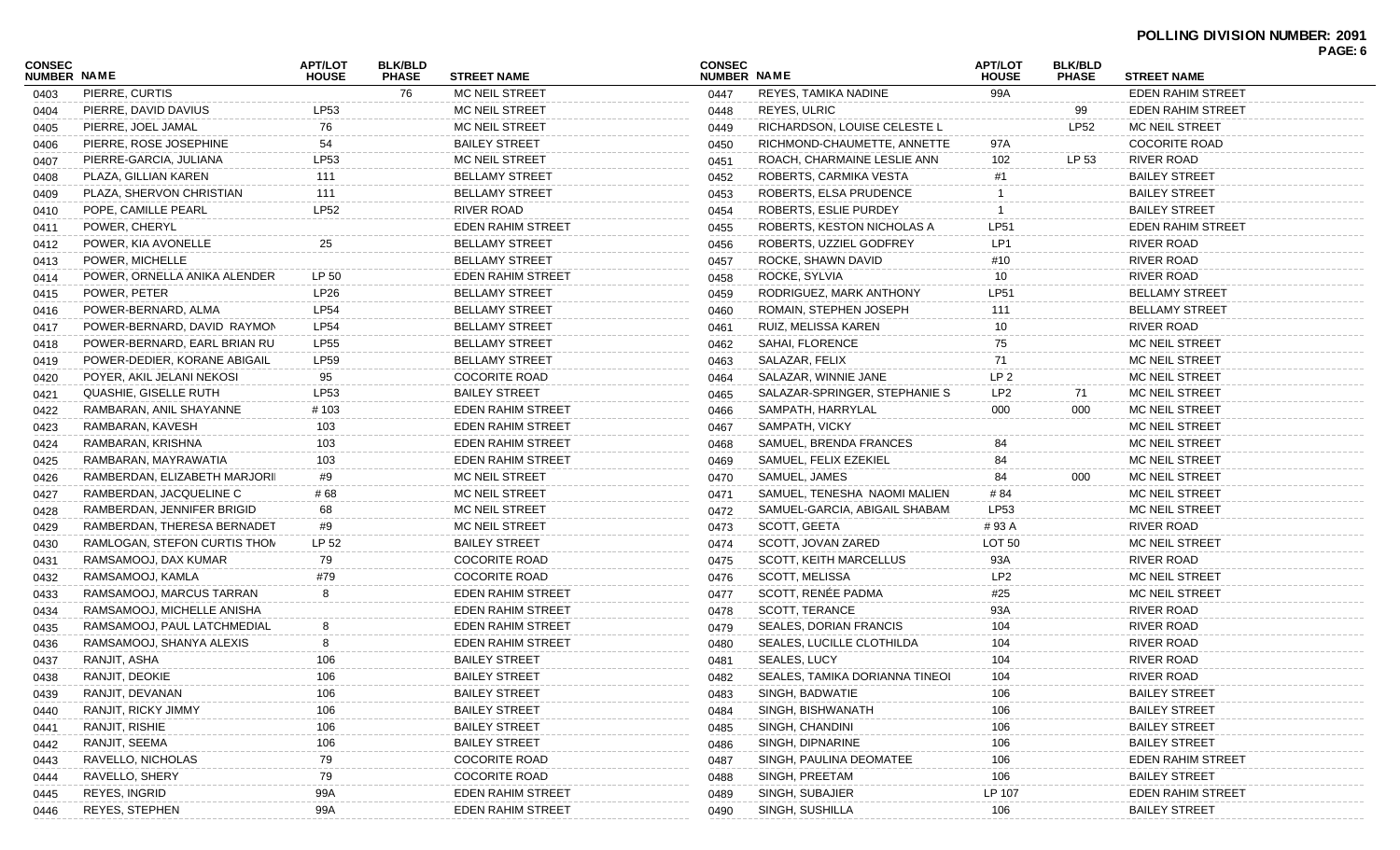| <b>CONSEC</b><br>NUMBER NAME |                               | <b>APT/LOT</b><br><b>HOUSE</b> | <b>BLK/BLD</b><br><b>PHASE</b> | <b>STREET NAME</b>       | <b>CONSEC</b><br>NUMBER NAME |                              | <b>APT/LOT</b><br><b>HOUSE</b> | <b>BLK/BLD</b><br><b>PHASE</b> | <b>STREET NAME</b>       |
|------------------------------|-------------------------------|--------------------------------|--------------------------------|--------------------------|------------------------------|------------------------------|--------------------------------|--------------------------------|--------------------------|
| 0491                         | SINGH, VIJAY                  | 106                            |                                | <b>BAILEY STREET</b>     | 0535                         | WILLIAMS, ALESHA SARAH       | #107                           | LP52                           | <b>EDEN RAHIM STREET</b> |
| 0492                         | SINGH-DORI, SAVITREE          | 106                            |                                | <b>RIVER ROAD</b>        | 0536                         | WILLIAMS, ALPEUS JOHN        | 91                             |                                | RIVER ROAD               |
| 0493                         | SINGH-JERRY, SAVITRI          | LP 106                         |                                | <b>BAILEY STREET</b>     | 0537                         | WILLIAMS, ALPHEUS JOHN       |                                | 91                             | <b>RIVER ROAD</b>        |
| 0494                         | SINGH-RAMSAMOOJ, BASDAI       |                                | 8                              | <b>EDEN RAHIM STREET</b> | 0538                         | WILLIAMS, ANDY JOHN          |                                |                                | <b>EDEN RAHIM STREET</b> |
| 0495                         | SNAGGS, REX MELSHER           | <b>LP51</b>                    |                                | <b>BELLAMY STREET</b>    | 0539                         | WILLIAMS, ANESHA EVE         | #107                           |                                | <b>EDEN RAHIM STREET</b> |
| 0496                         | SOOKDEO, ELFREDA              | <b>LP52</b>                    |                                | EDEN RAHIM STREET        | 0540                         | WILLIAMS, ANTHONY            | 106                            |                                | <b>BAILEY STREET</b>     |
| 0497                         | SOOKDEO, JENNIFER             | <b>LP52</b>                    |                                | <b>EDEN RAHIM STREET</b> | 0541                         | WILLIAMS, CARVAE CHAKA       | LP51                           |                                | <b>BAILEY STREET</b>     |
| 0498                         | SOOKDEO, SAMUEL JESSE         | <b>LP52</b>                    |                                | <b>EDEN RAHIM STREET</b> | 0542                         | WILLIAMS, DANIELLE MARTHA    | 83                             |                                | MC NEIL STREET           |
| 0499                         | SOOKDEO, STEVE                | LP 52                          |                                | <b>EDEN RAHIM STREET</b> | 0543                         | WILLIAMS, DAVID SHERMAN      | 91                             |                                | <b>RIVER ROAD</b>        |
| 0500                         | ST CLAIR, CATHY ANN AGNES     | 63                             |                                | <b>RIVER ROAD</b>        | 0544                         | WILLIAMS, KUNTIDAIE          | 106                            |                                | <b>BAILEY STREET</b>     |
| 0501                         | ST LOUIS, HENRY ALEXANDER     | 87                             |                                | <b>COCORITE ROAD</b>     | 0545                         | WILLIAMS, LISA JUNNA         | 91                             |                                | <b>RIVER ROAD</b>        |
| 0502                         | STEELE, SHERMA                | 54                             |                                | <b>BAILEY STREET</b>     | 0546                         | WILLIAMS, OMMALA             | 107                            |                                | <b>EDEN RAHIM STREET</b> |
| 0503                         | STEPHEN, WYAITE TRENT         | 52                             |                                | <b>BAILEY STREET</b>     | 0547                         | WILLIAMS, SEAN EDEN          | 91                             |                                | RIVER ROAD               |
| 0504                         | STEWART, KENDEL KESTON MATTH  | OPPLP 53                       |                                | <b>MC NEIL STREET</b>    | 0548                         | WILLIAMS, TAHIRIH DALE       | 57                             |                                | <b>BAILEY STREET</b>     |
| 0505                         | SYLVESTER, STEPHON MIGUEL J   | 53                             |                                | <b>MC NEIL STREET</b>    | 0549                         | WILLIAMS, WENDELL RAYMOND    | 91                             |                                | <b>RIVER ROAD</b>        |
| 0506                         | SYLVESTER-JOHNSON, CAROL      | 105                            |                                | <b>BAILEY STREET</b>     | 0550                         | WILLIAMS, WINSTON SHERLAN    | 83                             |                                | MC NEIL STREET           |
| 0507                         | TAPPIN, AZARIAH JOVAUGHN S    | #57                            |                                | <b>BAILEY STREET</b>     | 0551                         | WILLIAMS-LATCHOO, LEONILLA D | 83                             |                                | <b>MC NEIL STREET</b>    |
| 0508                         | TAPPIN, CHRISTOPHER PADMOORE  | LP 50                          |                                | <b>BAILEY STREET</b>     | 0552                         | WILLIAMS-MAHARAJH, ESTHER C  | 106                            |                                | <b>BAILEY STREET</b>     |
| 0509                         | TAPPIN, TINEIL TAMERA         | #1                             |                                | <b>BAILEY STREET</b>     | 0553                         | YORK, ELIZABETH              | 51                             |                                | EDEN RAHIM STREET        |
| 0510                         | THOMAS, CAROLINE HYACINTH     | 57                             |                                | <b>BAILEY STREET</b>     | 0554                         | YORKE, FERRIA                | LP 51                          |                                | EDEN RAHIM STREET        |
| 0511                         | THOMAS, CLEAVON               | 21                             |                                | <b>MC NEIL STREET</b>    | 0555                         | YORKE, STEPHANIE ADELLE      | LP51                           |                                | <b>EDEN RAHIM STREET</b> |
| 0512                         | THOMAS, CLEOPHAS              | <b>LP52</b>                    |                                | <b>MC NEIL STREET</b>    |                              |                              |                                |                                |                          |
| 0513                         | THOMAS, DEXTER WAYNE          |                                | <b>LP51</b>                    | <b>MC NEIL STREET</b>    |                              |                              |                                |                                |                          |
| 0514                         | THOMPSON, GEORGE              |                                |                                | <b>MC NEIL STREET</b>    |                              |                              |                                |                                |                          |
| 0515                         | THOMPSON, REYNOLD AARON       |                                |                                | <b>MC NEIL STREET</b>    |                              |                              |                                |                                |                          |
| 0516                         | TITRE, ANNASTASIA CHERRENE    |                                |                                | EDEN RAHIM STREET        |                              |                              |                                |                                |                          |
| 0517                         | TOPPIN, ALICIA NATASHA DESTER |                                |                                | <b>BAILEY STREET</b>     |                              |                              |                                |                                |                          |
| 0518                         | TORRES, AMANDA SELINA JADA    | LP4                            |                                | <b>MC NEIL STREET</b>    |                              |                              |                                |                                |                          |
| 0519                         | TORRES, SHANIA ABIGAIL NICOLE | $LP$ #4                        |                                | <b>MC NEIL STREET</b>    |                              |                              |                                |                                |                          |
| 0520                         | TORRES, STEPHEN NICHOLAS      | LP <sub>2</sub>                |                                | <b>MC NEIL STREET</b>    |                              |                              |                                |                                |                          |
| 0521                         | VASQUEZ, GRANT ROY            | 111                            |                                | <b>BELLAMY STREET</b>    |                              |                              |                                |                                |                          |
| 0522                         | VIALVA, CHRISTOPHER CURTIS    | <b>LP95</b>                    |                                | <b>MC NEIL STREET</b>    |                              |                              |                                |                                |                          |
| 0523                         | VIALVA, PATRICE LEEANN        | 81                             |                                | <b>MC NEIL STREET</b>    |                              |                              |                                |                                |                          |
| 0524                         | VIALVA, YOLANDE JENNY         |                                | 81                             | MC NEIL STREET           |                              |                              |                                |                                |                          |
| 0525                         | WALKER, CLAUDIA JENNIFFER     | <b>LP51</b>                    |                                | <b>BAILEY STREET</b>     |                              |                              |                                |                                |                          |
| 0526                         | WALKER, DENICE LISA           | 53                             |                                | RIVER ROAD               |                              |                              |                                |                                |                          |
| 0527                         | WALKER, DIANE ALICIA          | LP53                           |                                | MC NEIL STREET           |                              |                              |                                |                                |                          |
| 0528                         | WALKER, DONNA LYDIA           | LP53                           |                                | MC NEIL STREET           |                              |                              |                                |                                |                          |
| 0529                         | WALKER, JUSTIN KYLE           | LP 53                          |                                | MC NEIL STREET           |                              |                              |                                |                                |                          |
| 0530                         | WALKER, MELISSA KIM RUTH      | 53                             |                                | MC NEIL STREET           |                              |                              |                                |                                |                          |
| 0531                         | WALKER, NATASHA ANN MARIE     | 54                             |                                | <b>BAILEY STREET</b>     |                              |                              |                                |                                |                          |
| 0532                         | WALKER, RUTH                  | LP53                           |                                | <b>MC NEIL STREET</b>    |                              |                              |                                |                                |                          |
| 0533                         | <b>WALKER, WINSTON</b>        |                                | LP 51                          | <b>BAILEY STREET</b>     |                              |                              |                                |                                |                          |
| 0534                         | <b>WILEY, KESTER</b>          |                                |                                | <b>BELLAMY STREET</b>    |                              |                              |                                |                                |                          |

----------------------